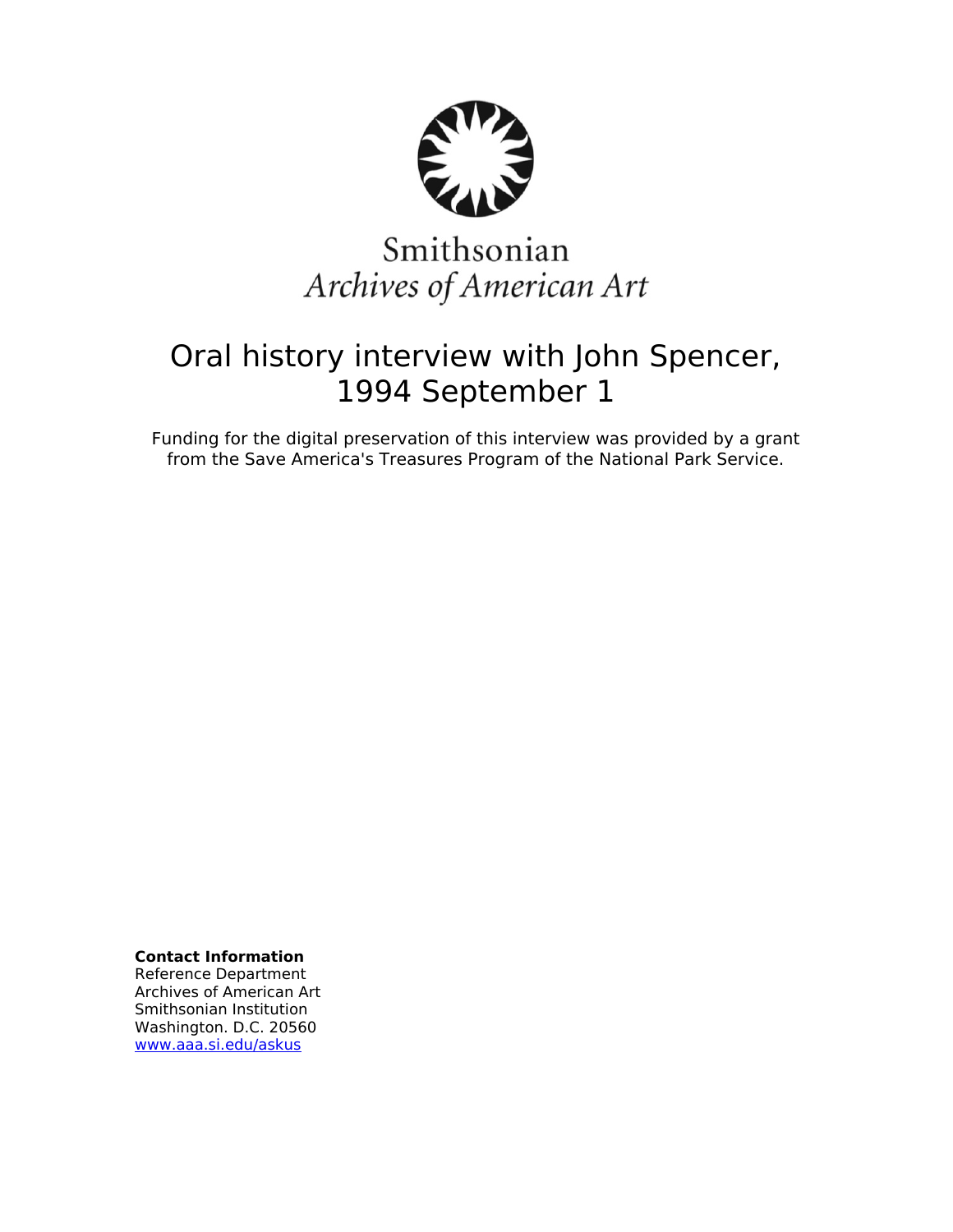### **Transcript**

#### **Preface**

The following oral history transcript is the result of a recorded interview with John Spencer on September 1, 1994. The interview took place in Spencer's home in Pasadena, California, and was conducted by Paul Karlstro for the Archives of American Art, Smithsonian Institution. This transcript has been lightly edited for readability by the Archives of American Art. The reader should bear in mind that they are reading a transcript of spoken, rather than written, prose.

#### **Interview**

PAUL KARLSTROM: The Smithsonian Institution, an interview with John Spencer, on September 1, 1994 at the subject's home in Pasadena [California]. The interviewer is Paul Karlstrom and the subject, or the main subject, is the—Dean Cornwell, with whom John Spencer worked on the Los Angeles Public Library murals back in the late '20s and early '30s. But as we talk about that, we'll also get into a little more—uh, some stories about Mr. Spencer's experiences and his ongoing relationship with Dean Cornwell. Anyway, John, it seems to me there are three topics that we might try to cover briefly in the time we have this morning: the public library murals, of course, but then your old role assisting Cornwell with the murals and your relationship with him that developed, and maybe something about him from your experience. But then, finally, your own experience—not just that incident, that particular phase, but your own background, something about you as well. And maybe we should start that way. We'll let the last be first and start with you, um, your own background, who you are. Where were you born? Where did you grow up?

JOHN SPENCER: I was born in Oakland, California but my parents came down here when I was two years old. So I'm, to all intents and purposes, a Los Angeles resident. And it was in Los Angeles that I first met Dean Cornwell. [00:02:03] I'd read in the newspapers that he had come to town to finish the Central Library murals and I called the [Los Angeles] Times—I called around and I think the Times, perhaps the Times or the library, told me where his residence was. He had a studio apartment in Hollywood. So I took a role of life drawings with me and went out and sat on his doorstep and didn't have to wait long. He came home at, I guess, lunchtime to get his mail and took me into his studio that was filled with all, you know, working drawings and the material for the murals and a lot of his illustrations.

PAUL KARLSTROM: What year was this?

JOHN SPENCER: That was in 1931, June of '31.

PAUL KARLSTROM: Thirty-one.

JOHN SPENCER: And um, so we talked a little and he took my phone number and said he'd call me if he needed any help. And he did call a week later and told me to come to work as a gofer. We didn't have that term in those days, but I mean, if a mechanic has a grease monkey for a helper, I was his paint monkey. But uh—so my job was to clean his palette at night, set out his palette in the morning, and clean the palette at night, and in the meantime, do anything that he wanted me to do. Mostly, raising the counterweighted frames on which the murals were stretched, and either raise them up and down through a slot in the floor, so that he can paint and then he'd spot on the mural he wanted to without having to climb a ladder.

PAUL KARLSTROM: Why don't we save that? And that is very interesting, and it's the main topic that we're going to focus in on. But if we could hold that for a moment, these details of your involvement. I'd be curious to know a little bit more about you before you came to that point—in other words, what your training was, what your education, and what your own goals were, because I do know that eventually you ended up taking some art classes. [00:04:19] And how did that come about?

JOHN SPENCER: Well, in 1931, of course it was the depth of the Depression and I was out of high school. I'd at least finished high school.

PAUL KARLSTROM: And what—where did you go to high school?

JOHN SPENCER: I went to high school at Saint Agnes Parochial School in Los Angeles.

PAUL KARLSTROM: Where was that?

JOHN SPENCER: Adams and Vermont. West Adams, Vermont, one of the few.

PAUL KARLSTROM: So downtown, really.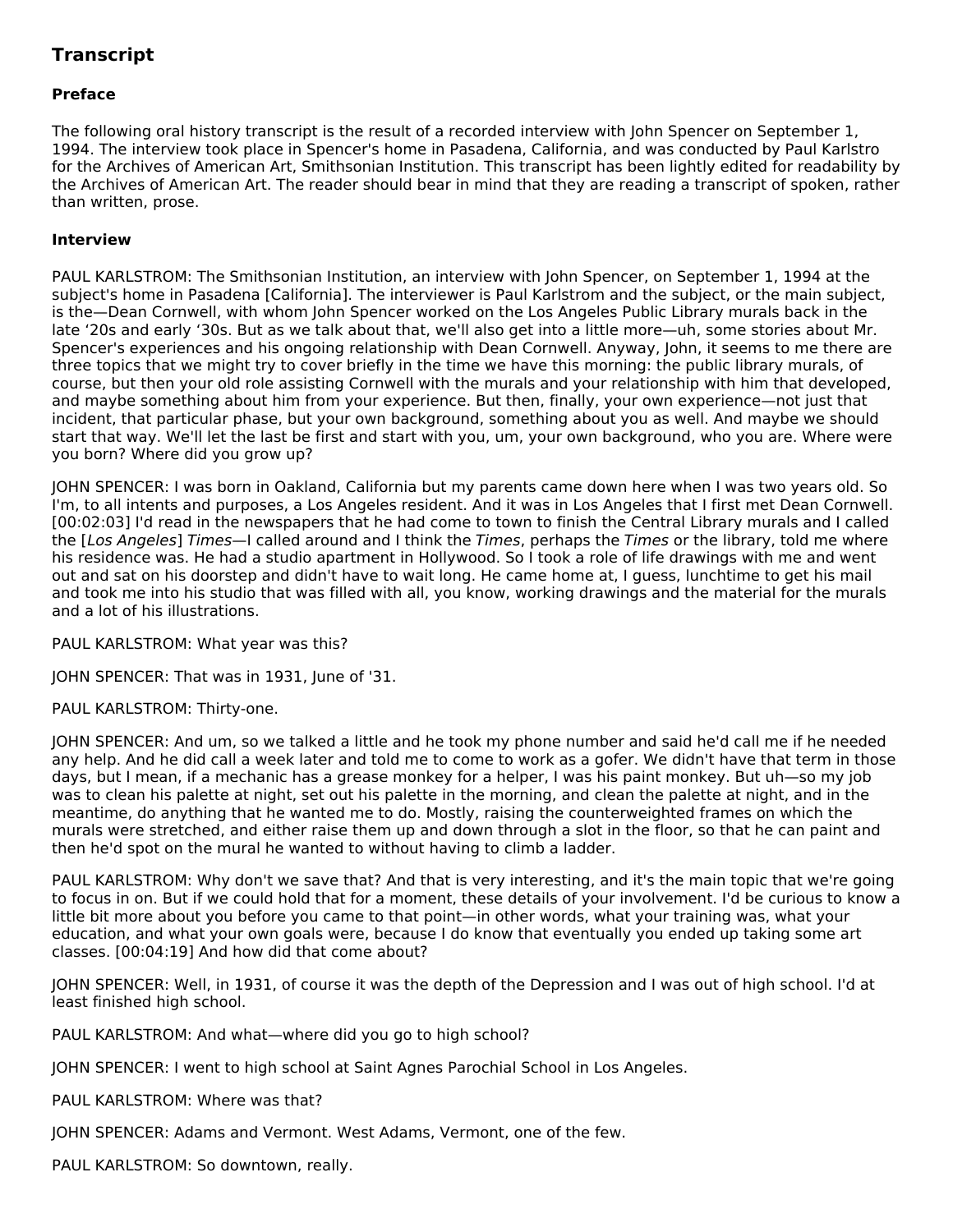JOHN SPENCER: Well, it is now, I guess.

PAUL KARLSTROM: Well, now it seems.

JOHN SPENCER: Yes, right. West Adams and Vermont. And had a good basic education there, but no art training really.

PAUL KARLSTROM: No art training was available—

JOHN SPENCER: No, no. In fact, while I was going to high school, the last couple of years I was attending night classes for life drawing at what was then Polytechnic High School. It's now Los Angeles Trade-Tech. And uh, so I —we just were too poor and jobs were too scarce in those days to really think of going to an art institute.

PAUL KARLSTROM: But would you have wanted to do that?

JOHN SPENCER: Oh, yes, very much so.

PAUL KARLSTROM: You really did dream about a career as an artist at that point.

JOHN SPENCER: Oh, sure. I was going to be another, either Dean Cornwell, Norman Rockwell, or J.C. Leyendecker. So anyway, he called me a week later and offered me \$18 a week, and uh, which was pretty good money in those days. And then I just proceeded to do whatever was needed in a rough-and-ready way. [00:06:00] He had—at that time, he had two number-one assistants. One of them worked with him in the daytime on the canvases, and the second assistant worked at night projecting the cartoons onto the cameras in charcoal and spraying them with fixative.

PAUL KARLSTROM: Do you remember who that was? Was this somebody you knew?

JOHN SPENCER: Oh, yes.

PAUL KARLSTROM: I mean, was this a friend of yours?

JOHN SPENCER: Oh, no. I met them on the job. His number-one assistant was Joseph Nussdorf, Joe Nussdorf, whom he took with him to England.

PAUL KARLSTROM: Can you spell that, just for the—

JOHN SPENCER: N-U-S-S-D-O-R-F.

PAUL KARLSTROM: Okay, thank you.

JOHN SPENCER: And the man who worked at night projecting them was Ivan Stoppe, S-T-O-P-P-E. He had a beautiful last name. His real name was Sergeev [ph], Ivan Sergeev [ph], but there was such an anti-red feeling in those days that he changed it to his mother's name. Then, not too long after I was there, Joe Nussdorf wanted to get married so he went back to New York to pursue a career in illustration. And Ivan, then having finished the projection of the cartoons, worked the day shift, as it were. We didn't have any shifts. We just worked from early in the morning until the light failed.

PAUL KARLSTROM: So there's one and two, first and second assistants. And how did you kind of fall into this—so you were—started working for them, then.

JOHN SPENCER: Oh, or anybody. Sure. I mean, I was just a gofer, you know?

PAUL KARLSTROM: Now how old were you then?

JOHN SPENCER: I was 19.

PAUL KARLSTROM: You must have been pretty excited about—

JOHN SPENCER: Oh, boy, I'll tell you. I—

PAUL KARLSTROM: —this opportunity. I mean, here you aspired to, you know, a career as an illustrator. This was no doubt somebody you knew about, one of your—

JOHN SPENCER: Heroes.

PAUL KARLSTROM: Heroes? [00:08:06]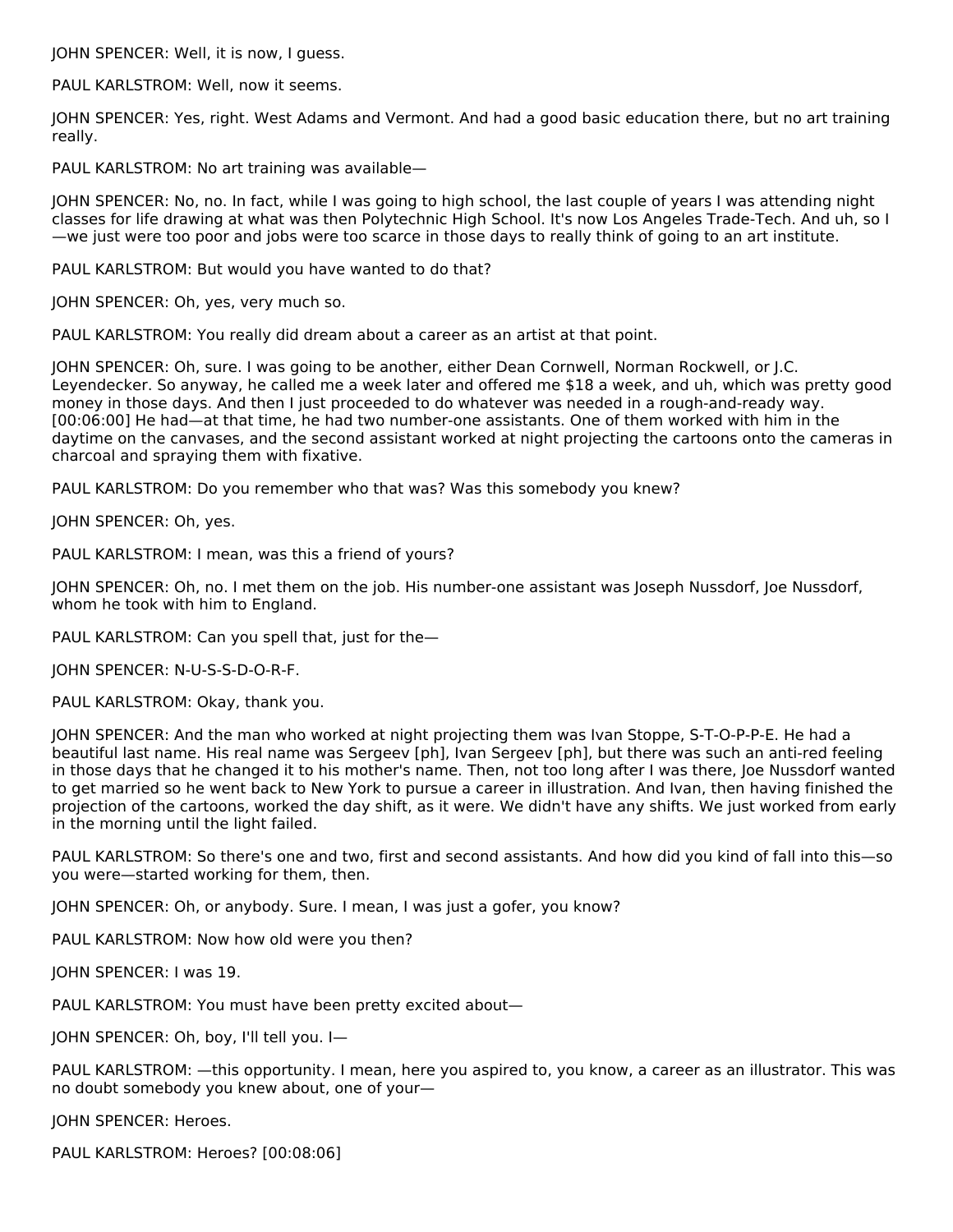JOHN SPENCER: Right. Oh, yes. And so when he told me to come over to the scenic studio, a large scenic studio, and I walked in there and I—I near passed out. Here were all these enormous full-color paintings, you know, and all the paraphernalia around. It was pretty exciting, as you say. So that continued, then, for—until March of 1933 when he finished the job and went back to New York to resume his illustration career. And when he left, hethere—a little group of us went down to see him off at the station. Last thing he said was, "Send me some comps"—meaning composition sketches—"and I'll give you correspondence cards." And he did just that. Then, of course, I'm jumping ahead now to the completion of the murals. We accumulated this correspondence where he would—I would send him these composition sketches, about 8.5 by 11 typing pages, mostly. He would criticize them with long letters, you know, two, three, four pages of criticism, and mail them back to me.

PAUL KARLSTROM: Those are the letters, or some of them, that you—

JOHN SPENCER: Right.

PAUL KARLSTROM: —put into the archives.

JOHN SPENCER: That's right. And then at one point, he fi—he got the idea that these would make a marvelous basis for a book on composition for illustration. So he asked me to send the whole bit back, the composition sketches that he'd corrected, and the manuscripts. And he did use them in lectures at the Art Students League, but the book project never materialized.

PAUL KARLSTROM: Then he must have returned these letters.

JOHN SPENCER: No. [00:10:00] No, that was the end of that. I never did get a whole fistful of them back because he was still thinking he'd accumulate enough and then publish his book. It was a terrific idea.

PAUL KARLSTROM: So your correspondence, really, is subsequent to that.

JOHN SPENCER: Right, yes.

PAUL KARLSTROM: That which is in the archives.

JOHN SPENCER: Yes, the things you have in the archives don't really refer in too many cases to the actual compositions. And they refer to general problems of illustration, but—

PAUL KARLSTROM: Well, getting back to—I'm not going to let you entirely off the hook in terms of your own career before I get focusing on the library murals themselves and some of the details. Why don't you just quickly describe what happened to you? I mean, you've mentioned how you met Cornwell—

JOHN SPENCER: Mm-hmm [affirmative].

PAUL KARLSTROM: —sought him out, how you were involved in the murals. What—you must have been inspired to hope to pursue his kind of career.

JOHN SPENCER: That's right. Yes, illustration.

PAUL KARLSTROM: And so what—how did that play out for you? I mean, what happened? [They laugh.]

JOHN SPENCER: Well, I tried to get a job. It took me quite a while to get a job. About a year, as a matter of fact, after he left to get—I mean, to get a job in the graphics field or the commercial art field. I finally did get a job at a box company, Standard Paper Box, and making mo—working drawings, black and white working drawings, and lettering, and all that sort of thing, for the plates to print the boxes. And then after that, it was just a series of jobs with the art studios and the small agencies and that sort of thing. [00:12:02] And uh, no, the illustration bit sort of petered out. Things—

PAUL KARLSTROM: Did you hold the hope, though, even as you got this job, the working with a box company?

JOHN SPENCER: Uh-huh [affirmative].

PAUL KARLSTROM: But did you see this as just keeping, you know—

JOHN SPENCER: Oh, yes. Sure.

PAUL KARLSTROM: —body and soul but you'd tell you could—did you still want to go and get additional training in art school?

JOHN SPENCER: Yes, I did. Thngs were still—there was still—the economy was coming out of the Depression, like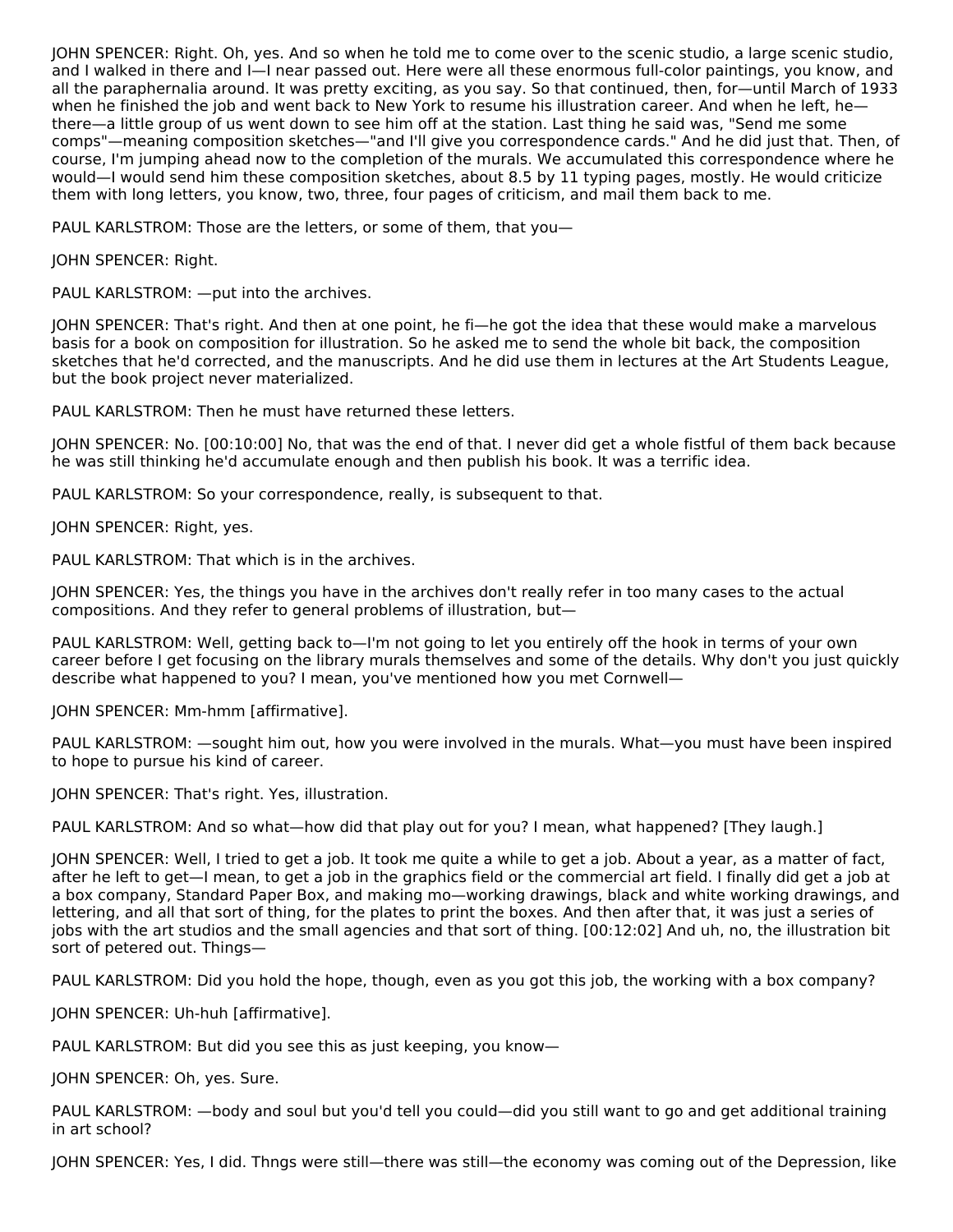in 1934 or '35 but things were still expensive, so I went to night classes, free night classes. And one marvelous group of artists, and uh—that had a studio downtown on Spring Street where we just had models and shared the cost, and so on. And then—

PAUL KARLSTROM: That—now that wasn't at Chouinard already.

JOHN SPENCER: No, no. That was before then, yes.

PAUL KARLSTROM: That was later. This was before Chouinard. Well, tell me about that. I'm interested in—in how you were able to keep your hand in—

JOHN SPENCER: Oh, yes. Well—

PAUL KARLSTROM: —and associate with artists and so forth.

JOHN SPENCER: Yes. Well, just going to this free class, which was just a group of artists, fine artists, more or less, all of whom had jobs in the daytime but we painted at night and on weekends. And uh, so—oh along about 1939 or '40 I decided to go to Chouinard to—I wanted to get in Pruett Carter's illustration class and I did eventually, but first I had to study with Jepson and that was the best training I ever had.

PAUL KARLSTROM: Now, tell me about working—

JOHN SPENCER: Herbert Jepson.

PAUL KARLSTROM: —with Jepson. Did he really involve himself with the students—

JOHN SPENCER: Oh, absolutely.

PAUL KARLSTROM: —and give criticism and encouragement?

JOHN SPENCER: Oh, every—he, every night—see, we worked Monday and Tuesday night from seven to 10 and he also taught it all day Tuesday—Monday and Tuesday. [00:14:03] Then he had the rest of the week off. He managed to get to every student in the class every night. Very conscientious. And it was a large class. I'll bet there were 35 people in that class.

PAUL KARLSTROM: Wow.

JOHN SPENCER: Thirty anyway, with our easels all over the place. He was very conscientious and a marvelous, marvelous draftsman. And he was a lot of fun, too. He had a sense of humor. But he—

PAUL KARLSTROM: So he socialized a bit with the—the students? I mean, it wasn't too formal.

JOHN SPENCER: Oh, nothing formal. And during the breaks, the model breaks, we'd have coffee and he'd yak. I mean, people would cluster around him and—and chat and—

PAUL KARLSTROM: Do you remember what he talked about at all?

JOHN SPENCER: Well—

PAUL KARLSTROM: I mean, did he talk about art and different kinds of art, or was it more—

JOHN SPENCER: He re—no he referred—

PAUL KARLSTROM: —gossip?

JOHN SPENCER: Oh, not gossip. He referred to—he knew his art. He referred to art. I don't think he was personally interested in painting. Drawing was his strong suit, and actually he told me one time he wanted to write. And whether he did or not, I don't know. Your archives would show that. And he—oh, he was rather humorous. He'd tell about—he was a big guy. Kind of languid but a big, white-haired fellow and he said he tried to box one time but people—people kept punching him in the nose and [laughs] he—

PAUL KARLSTROM: He didn't like that.

JOHN SPENCER: No. He couldn't get—couldn't bear that. And that sort of thing. He—I don't know, you just—his presence was there all the time but not dominant, you know. He didn't have an ego or anything like that, no. He was as much interested in the students as we were in him, you know. I mean, their outside work as he was in their work in the class. And he'd be frank, you know. When I first started there, I had been I the habit of making big slashes with charcoals, the side of charcoal, you know, and meaningless things but sort of establishing the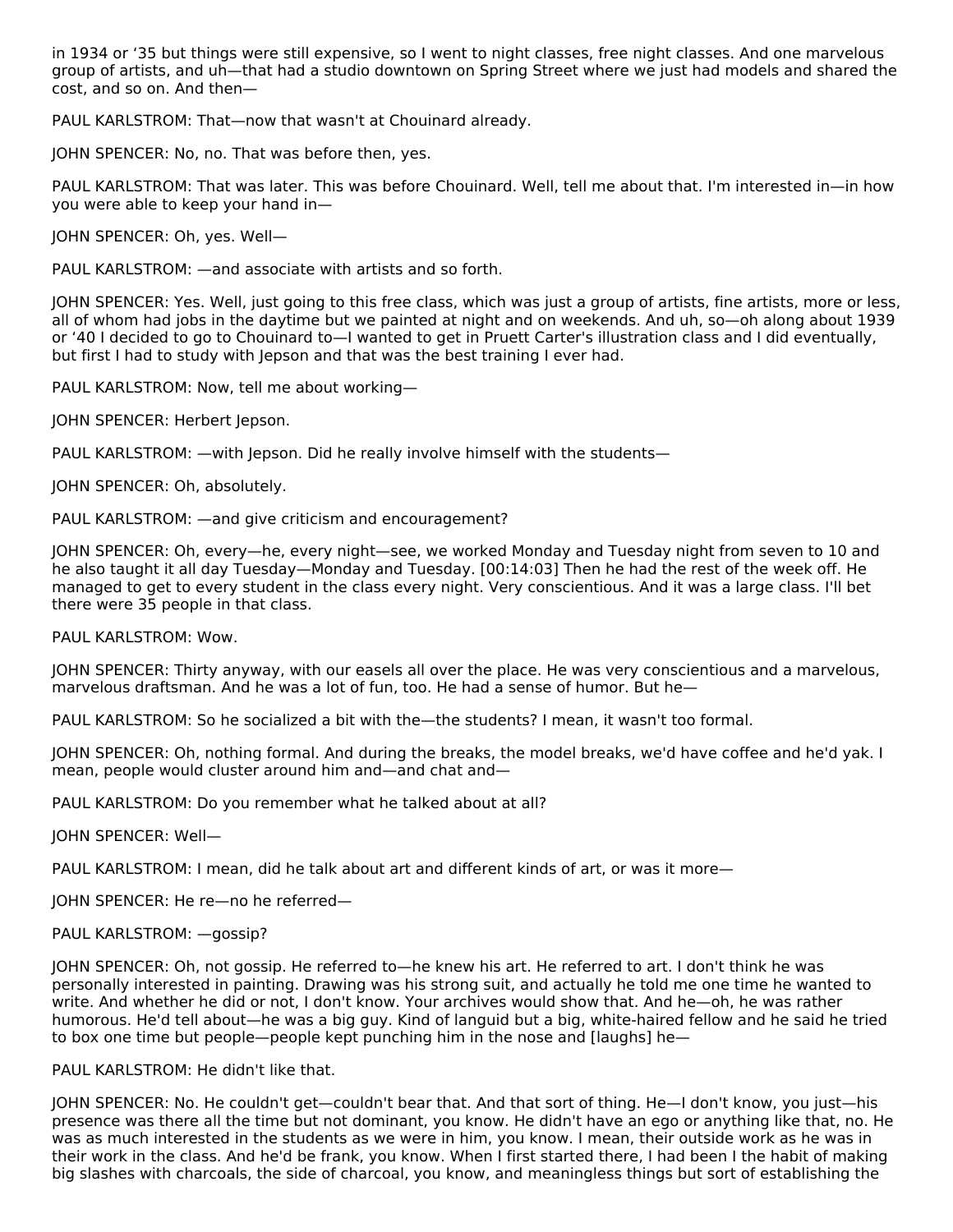thing and he'd say, "Now," he says, "that's not a drawing. [00:16:07] That's just a map. That's just a place where the drawings are going to go." Well, by the time I was through, he thought I was doing pretty good drawings. Linear drawings. I mean, he—like Hulbinder [ph] or somebody like that—drawings and then show the form. Caress the form with stroke, you know, to show which way everything goes and—

PAUL KARLSTROM: So you would identify him with a strong drawing tradition in southern California, in terms of what the schools were offering.

JOHN SPENCER: Oh, yes.

PAUL KARLSTROM: He was really that associate—

JOHN SPENCER: Yes.

PAUL KARLSTROM: Jepson was associated with that tradition, with the linear, with—

JOHN SPENCER: Absolutely, yes. I'd say harked back to the Renaissance sort of thing.

PAUL KARLSTROM: Who were some of the other people that you would associate with—

JOHN SPENCER: There, well—

PAUL KARLSTROM: —who you would run into or knew about?

JOHN SPENCER: In the school—well there was Pruett Carter, the illustrator, and then I had summer classes with Carl Beetz, B-E-E-T-Z, I think it was. He was an Ashcan School kind of artist.

PAUL KARLSTROM: But he was more a painter, though, right?

JOHN SPENCER: Well, I just knew his draftsmanship.

PAUL KARLSTROM: I see.

JOHN SPENCER: He drew baseball players. He was—I think he was an ex-baseball player himself because he limped. I think he got hurt. And anyway, he was a kind of rough-and-ready character but a good draftsman. And well, and then the other people there, anybody that made fame and fortune? There were several people from Pruett Carter's class who preceded me I never met, but they made it fairly big in the East.

PAUL KARLSTROM: In the—

JOHN SPENCER: Illustration.

PAUL KARLSTROM: —commercial art and illustration—

JOHN SPENCER: Illustration, magazine illustration. But I—oh, well I occasionally would see McFee, Henry Lee McFee.

PAUL KARLSTROM: Oh, yes.

JOHN SPENCER: He's a mo—

PAUL KARLSTROM: And did he—did he teach there?

JOHN SPENCER: Yes, he taught there.

PAUL KARLSTROM: Yes. [00:18:00] Did you ever take a class?

JOHN SPENCER: No. It was daytime, I think. And Francis Murphy taught composition. And he wasn't a famous name, but he was a marvelous character. And gee, I don't know.

PAUL KARLSTROM: Was Rico Lebrun around yet? Was that a name that-

JOHN SPENCER: Yes. He was in town. He was—yes and he—oh and in fact, during the war, before the war ended, Herbert Jepson and perhaps somebody else started his own school to go cash in on the—I shouldn't say cash in. That cheapens it. But to get the influx of G.I.s—

PAUL KARLSTROM: G.I. Bill.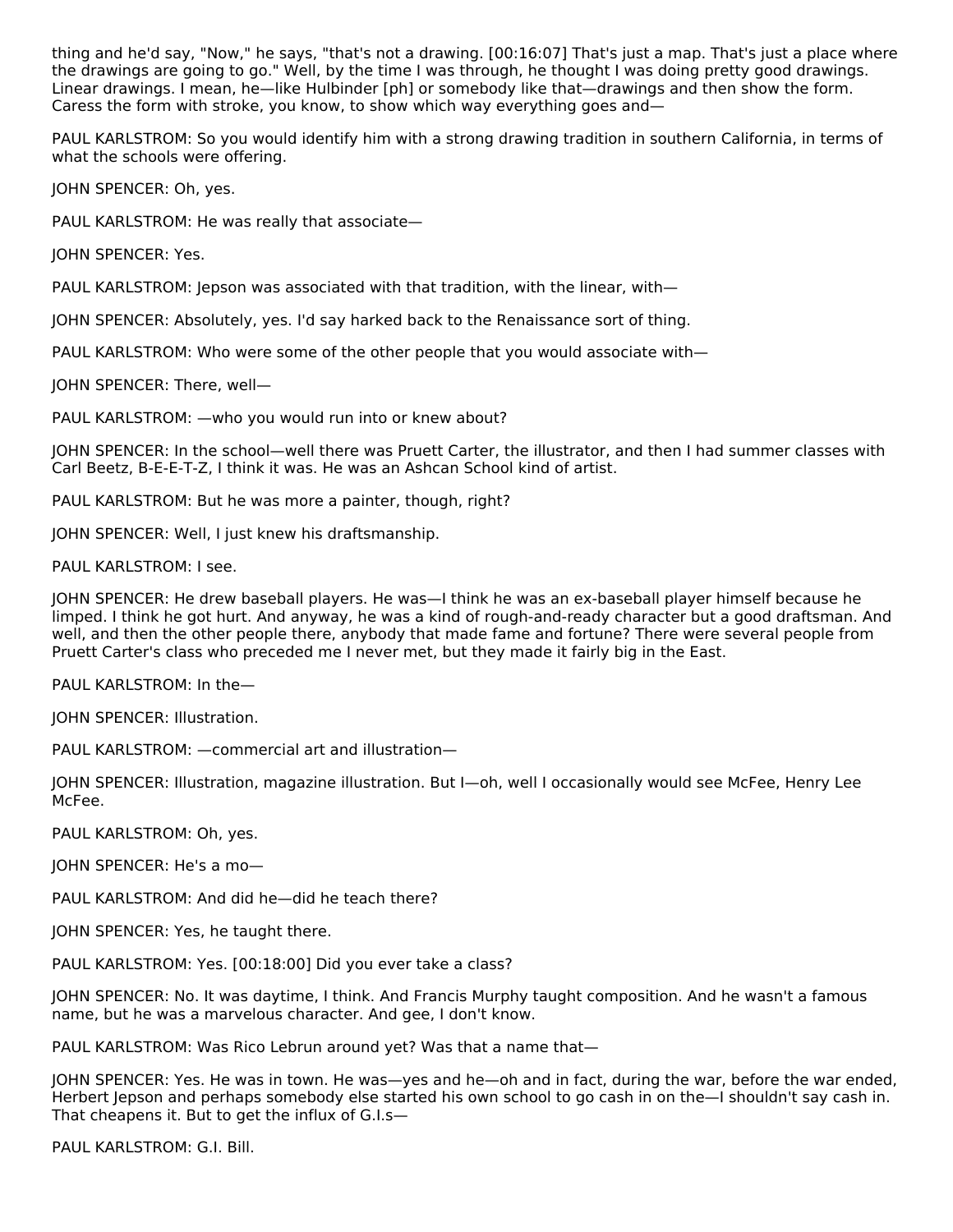JOHN SPENCER: —on the G.I. Bill and Lebrun was on his staff then, one of the teachers.

PAUL KARLSTROM: But that was, of course, after your association with—

JOHN SPENCER: That's right. Uh-huh. Jepson at Chouinard.

PAUL KARLSTROM: Did you know at that time—or did you know about anything about Stanton Macdonald- Wright? Was that a name—

JOHN SPENCER: Oh, yes. Yes, in fact I was invited to—by a Chinese artist who was in Stanton Macdonald's class —

PAUL KARLSTROM: Does he—

JOHN SPENCER: I mean Stanton Macdonald-Wright. He had a class down on Spring Street near the other studio where I attended. Spring Street was kind of a raunchy Bohemian place in those days.

PAUL KARLSTROM: Is that right?

JOHN SPENCER: Uh-huh [affirmative].

PAUL KARLSTROM: In the late '30s, early '40s.

JOHN SPENCER: In late '20s, early '30s. Yeah.

PAUL KARLSTROM: Oh, back then.

JOHN SPENCER: Uh-huh [affirmative]. And but some of the people in the class had advised me not to go, and in fact, they were so Bohemian and I was such an innocent naïve character. You know, they were pretty wild.

PAUL KARLSTROM: It sounds tempting. How could you resist? I mean, that sounds like fun.

JOHN SPENCER: Well, I was—I know but I was—my bashfulness blinded me to the opportunities. [They laugh.] And I have a funny thing to tell about Macdonald-Wright but it's diverging. A friend—

PAUL KARLSTROM: Well then, go ahead.

JOHN SPENCER: Well, a friend of our—of the family was a professor at UCLA, Dr. Rudolph—uh, I mean Dr. Richard Rudolph. [00:20:07] And he was a pal of Stanton Macdonald-Wright because they both were interested in things Oriental, things Chinese.

#### PAUL KARLSTROM: Oh, yeah.

JOHN SPENCER: Dr. Rudolph was a teacher of Sinology, anything Chinese. And they once attended a class by somebody who was supposed to be an authority on the subject, and the two of them were sitting in the audience, a small audience, up front. And during a pause in the lecture, Stanton Macdonald-Wright turned to Dr. Rudolph and said in a loud stage whisper, "Did you ever hear of such"—I can't remember exactly the word. He said such, you know, hogwash or something like.

PAUL KARLSTROM: Probably stronger than that, I think.

JOHN SPENCER: So everybody—yeah, oh it was. I can't think of the name. And even the lecturer heard it and Dr. Rudolph said he just looked down and hoped there was a trapdoor in the floor where he could fall through [laughs].

PAUL KARLSTROM: So Macdonald-Wright, when would that have been?

JOHN SPENCER: That lecture?

PAUL KARLSTROM: Yes.

JOHN SPENCER: Oh that, I don't know. That could have been in the uh very late '30s or '40s.

PAUL KARLSTROM: Okay, well before Macdonald because Macdonald, right across, ended up teaching at UCLA but that was quite a bit later.

JOHN SPENCER: Well then that's probably when they two met because Dr. Rudolph was teaching at UCLA. So that was probably it.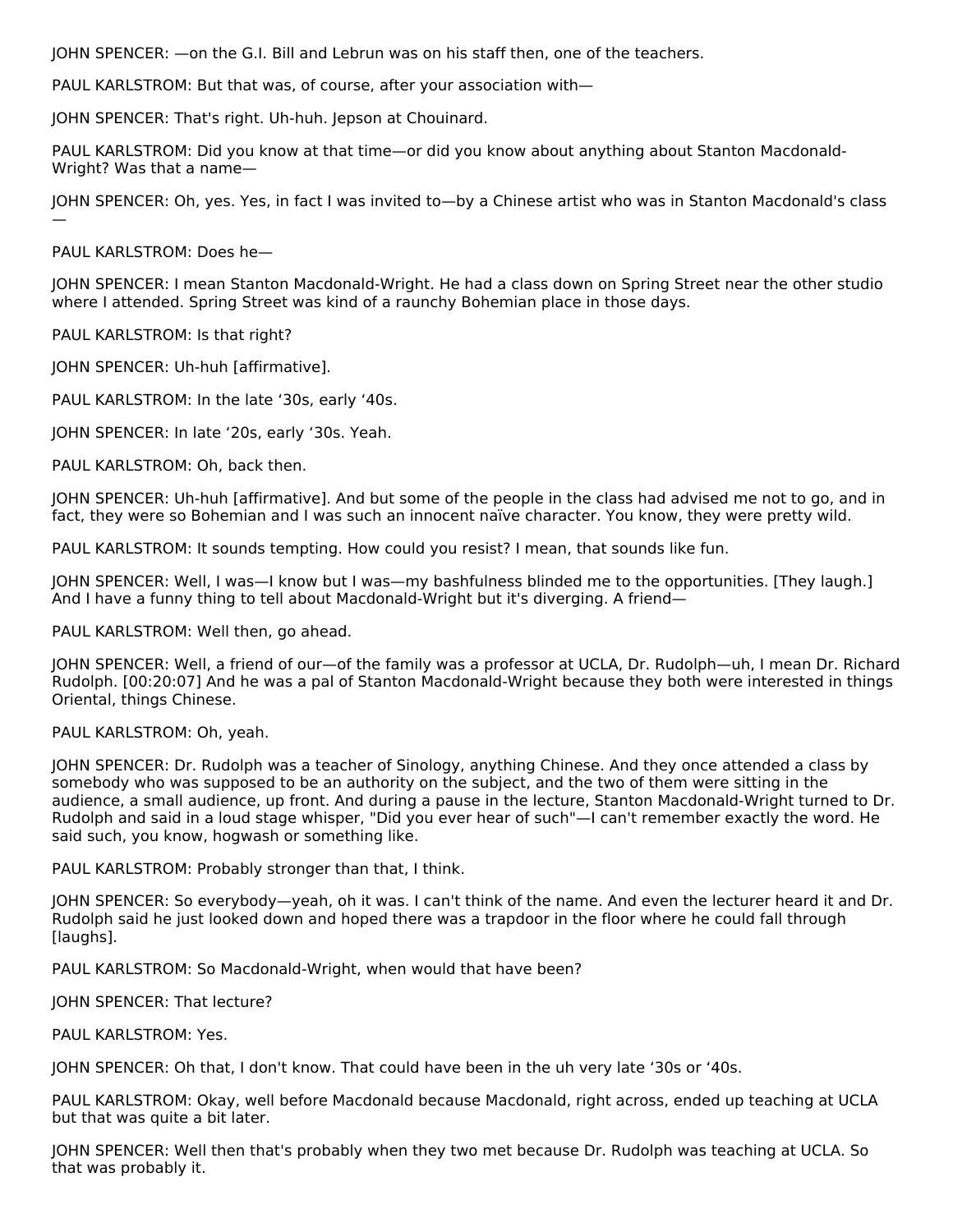PAUL KARLSTROM: So how did you hear about that? Was this—

JOHN SPENCER: Oh, this Chinese artist would come up to this free class at Polytechnic High School that I was attending and I'd talk about him. He was kind of wild. And anyway, I didn't join. I joined the other class. It was—

PAUL KARLSTROM: So you avoided the—

JOHN SPENCER: Bohemian life.

PAUL KARLSTROM: —the Bohemian life down on Spring Street.

JOHN SPENCER: Uh-huh [affirmative]. Mm-hmm [affirmative].

PAUL KARLSTROM: And I really don't know about this. Was there an artist community then down at that time, down there, with some studios?

JOHN SPENCER: Uh, there were studios in the building. [00:22:00] This class that I did attend was at—the studio in which our classes were held—was on the top floor, like the fourth floor of the old Lyceum building which had been the opera house many years ago. And it was then a crummy, rat-infested building with a cheap movie theater that showed cheap Westerns.

PAUL KARLSTROM: Really? So that was Spring and what? I'm trying to—

JOHN SPENCER: So I think Second and Spring.

PAUL KARLSTROM: Really?

JOHN SPENCER: Uh-huh [affirmative]. And it was demolished during the war. But—but that studio was just like a setting for La bohéme.

PAUL KARLSTROM: Yes.

JOHN SPENCER: It had a marvelous north light, you know, that went up at an angle. Then there was a potbelly stove in one corner there, a piano in the other. They had cold running water, no hot water. And two of the guys who had jobs in the daytime lived there. They had little alcoves on the street side for their bedrooms. And uh—

PAUL KARLSTROM: Now, this is where you attended the life drawing sessions. Is this—

JOHN SPENCER: Well, after I had left—after I had left the Polytechnic High School, after I got a job, then I went down to Spring Street, well, three nights a week and Saturdays and Sundays. And uh—

PAUL KARLSTROM: And how many did you say would often be there—?

JOHN SPENCER: Oh not—we don't want to confuse it with Jepson's class.

PAUL KARLSTROM: Oh, no. No.

JOHN SPENCER: Oh. I'd say if we were lucky, we might have eight people—lucky in the sense that it was spreading the cost of the model around. But I'd say about six regulars, six, seven regulars.

PAUL KARLSTROM: So how—what was the bill? How much did the model get for—

JOHN SPENCER: Well, they were the first—we were the first ones, I think, to pay models a dollar an hour. Can you believe it? So, you know, 25 cents, 10 cents, whatever. It depended—

PAUL KARLSTROM: So you were able to get the best models.

JOHN SPENCER: Yes, we did. We got the same ones that posed at Otis, particularly Otis. [00:24:01] And oh, and then we would—we, I say. They were there—the older fellows kind of ran the show. They would—on Saturday or Sunday we'd call, go down on the street, and get a shoeshine boy to come up and pose. You know? I have things to show you. The weight of the cameras, but on the other side is a quick, quick sketch of a shoeshine boy that they found on Spring Street and talked him into coming up and posing.

PAUL KARLSTROM: And so this is from one of your sessions.

JOHN SPENCER: Right, uh-huh [affirmative]. And of course it'd be quick, you know.

PAUL KARLSTROM: Yes. What year was this done in?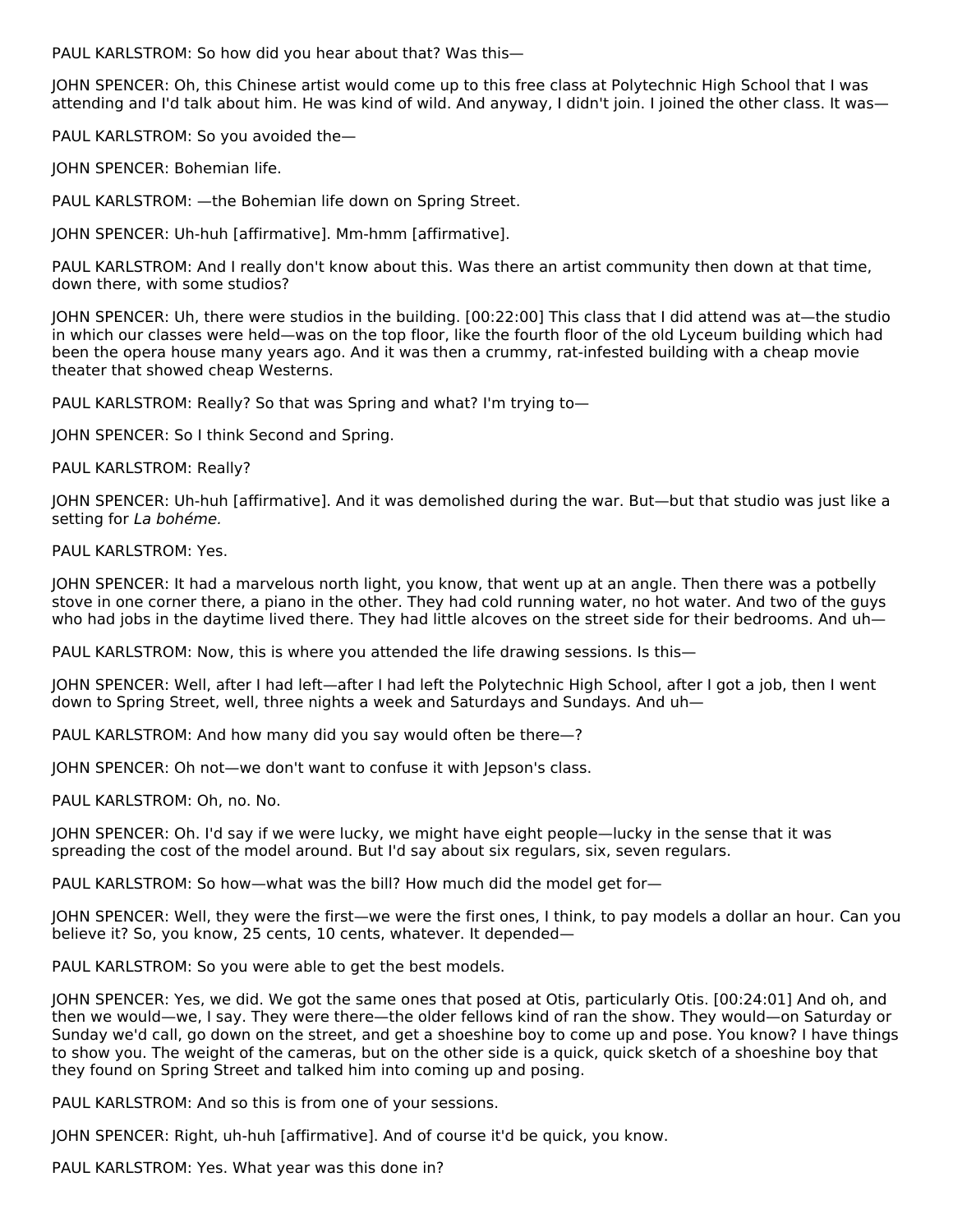JOHN SPENCER: That would be about 1935.

PAUL KARLSTROM: Mm-hmm [affirmative]. That's great that you still have it.

JOHN SPENCER: But it's the canvas, the linen canvas that—

PAUL KARLSTROM: Oh, it's really heavy.

JOHN SPENCER: —that shows you. That's why I have it.

PAUL KARLSTROM: Well, this is really interesting. So you were on, in a sense, on the fringes of this art community here which included—I don't know. Certainly Stanton Macdonald-Wright and some of those other figures who are now, of course, very famous. I guess, well, they were famous then as a matter of fact.

JOHN SPENCER: Macdonald-Wright was, yes. Mm-hmm [affirmative].

PAUL KARLSTROM: What about—I don't want to digress too much, but you were hanging out with some of these people. There must have been some talk about—you say they were fine artists, some of them, and that they would—must have engaged in conversations about the new art, Modernism—

JOHN SPENCER: Well—

PAUL KARLSTROM: —abstraction, perhaps, but the European Surrealism and so forth.

JOHN SPENCER: No—

PAUL KARLSTROM: Do you remember any—

JOHN SPENCER: No, I don't think they did, or we did, because we were all pretty straight. You know, we wanted to paint academically, the old academic school, like this if that had got—you know, it turned out right. You know, the Sergeant Duveneck kind of thing. So no, I don't think we were—

PAUL KARLSTROM: But were you aware—I guess what I'm really asking, were you aware of these developments that were going on? [00:26:04] There had been, of course, earlier the Armory Show and all these—

JOHN SPENCER: No.

PAUL KARLSTROM: —Cubists and Futurists and Surrealists.

JOHN SPENCER: Only vaguely, I think. Just didn't grab us so we didn't bother.

PAUL KARLSTROM: Because of course, Macdonald-Wright represented the—

JOHN SPENCER: Oh, yes. Yes. What did he invent? Chromism?

PAUL KARLSTROM: Synchromism.

JOHN SPENCER: Synchromism. Uh-huh [affirmative]. He did some marvelous drawings.

PAUL KARLSTROM: Of course, he was in Paris and I just wondered if some of that, through Macdonald-Wright, or through people associated with him, some of this thinking, some of this awareness was evident in the art community. But I gather—

JOHN SPENCER: Oh, it might have been elsewhere. I imagine it is—

PAUL KARLSTROM: But not in your group.

JOHN SPENCER: —not in our group, no. We were all—we all wanted to just paint a marvelous figure or a marvelous portrait in the tried and true academic method.

PAUL KARLSTROM: What—so what—this sounds like a very auspicious beginning for you. I mean, you had this good fortune of being a gofer, as you say, for Cornwell. And we'll talk, of course, more specifically about that side of it. But despite the fact that you didn't have the means, the wherewithal, to attend art school properly you know, you need to have a job—you did have some very interesting contacts and opportunities. And it would seem to me that this might steer you uh—well, I mean, even open up the possibility of pursuing a quotes fine arts career. You know, that certainly with the kind of, say, life drawing experience could lead to—whether it's a more academic or more progressive way. And yet at some point—and I imagine the war played some role in this. You were diverted a bit out of necessity.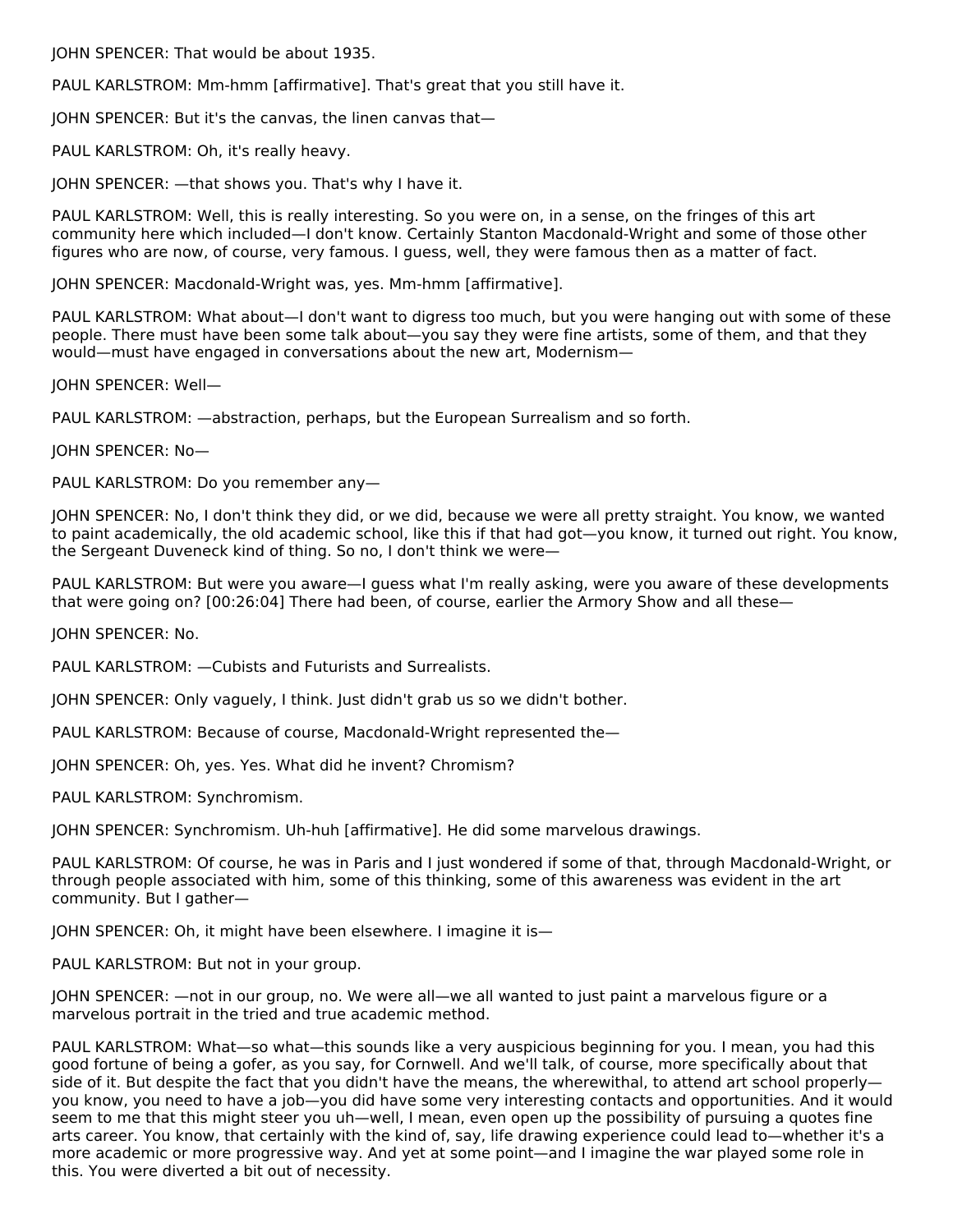JOHN SPENCER: Yes.

PAUL KARLSTROM: What happened? How did it—

JOHN SPENCER: Oh, I don't know. I guess I finally sort of gave up on illustration. [00:28:02] Uh—I did manage to get a job as a sketch artist at Paramount for about six weeks before I was fired for sheer incompetence but— [laughs].

PAUL KARLSTROM: No, come on. [They laugh.] Is that—

JOHN SPENCER: Yes. I mean, I sort of turned to that. And well, if I can't make it in New York, maybe I can be a sketch artist or an art director in the movies. Oh, I don't know. Just circumstances, you know. Just trying to make a living and—

PAUL KARLSTROM: I mean, did you ever s—

JOHN SPENCER: Well I—I had a—I won't go into that but my home life was rather demanding. I wasn't married then, of course. But uh—

PAUL KARLSTROM: You were or weren't?

JOHN SPENCER: I was not.

PAUL KARLSTROM: You were not. Right. I see.

JOHN SPENCER: So—

PAUL KARLSTROM: So you had some responsibilities, I gather, that—

JOHN SPENCER: That's it. Yes, that's a way to put it. Uh-huh [affirmative]. So then I got interested in watercolor. I mean uh, inspired by the very group that you're going to talk on—on that KOCE program.

PAUL KARLSTROM: Oh, right. Yes, the California School—

JOHN SPENCER: Yes, the California School.

PAUL KARLSTROM: Millard Sheets and company.

JOHN SPENCER: Right. Uh-huh [affirmative].

PAUL KARLSTROM: Did you ever have any contact with Millard? Were you aware of his work?

JOHN SPENCER: Oh, very much so. All of those painters.

PAUL KARLSTROM: Some of those guys [inaudible].

JOHN SPENCER: Oh, yeah. I went to every exhibit. Phil Dike, Phil Paradise. That's a Phil Paradise silkscreen up there.

PAUL KARLSTROM: Oh, it is?

JOHN SPENCER: Uh-huh [affirmative]. And I should have mentioned before, that's an Emmy Lou Packard linoleum —

PAUL KARLSTROM: Oh, yeah.

JOHN SPENCER: —block print.

PAUL KARLSTROM: Hanging here right above where we're talking.

JOHN SPENCER: Right, uh-huh [affirmative].

PAUL KARLSTROM: Well, what about those contacts, then? I mean, you say you developed an interest in watercolor and got to know at least the work of some of these people—

JOHN SPENCER: All the work and then I just went out and sketch them all. Well, in fact, I was doing watercolor sketches in the—in the Spring Street studio.

PAUL KARLSTROM: Landscapes?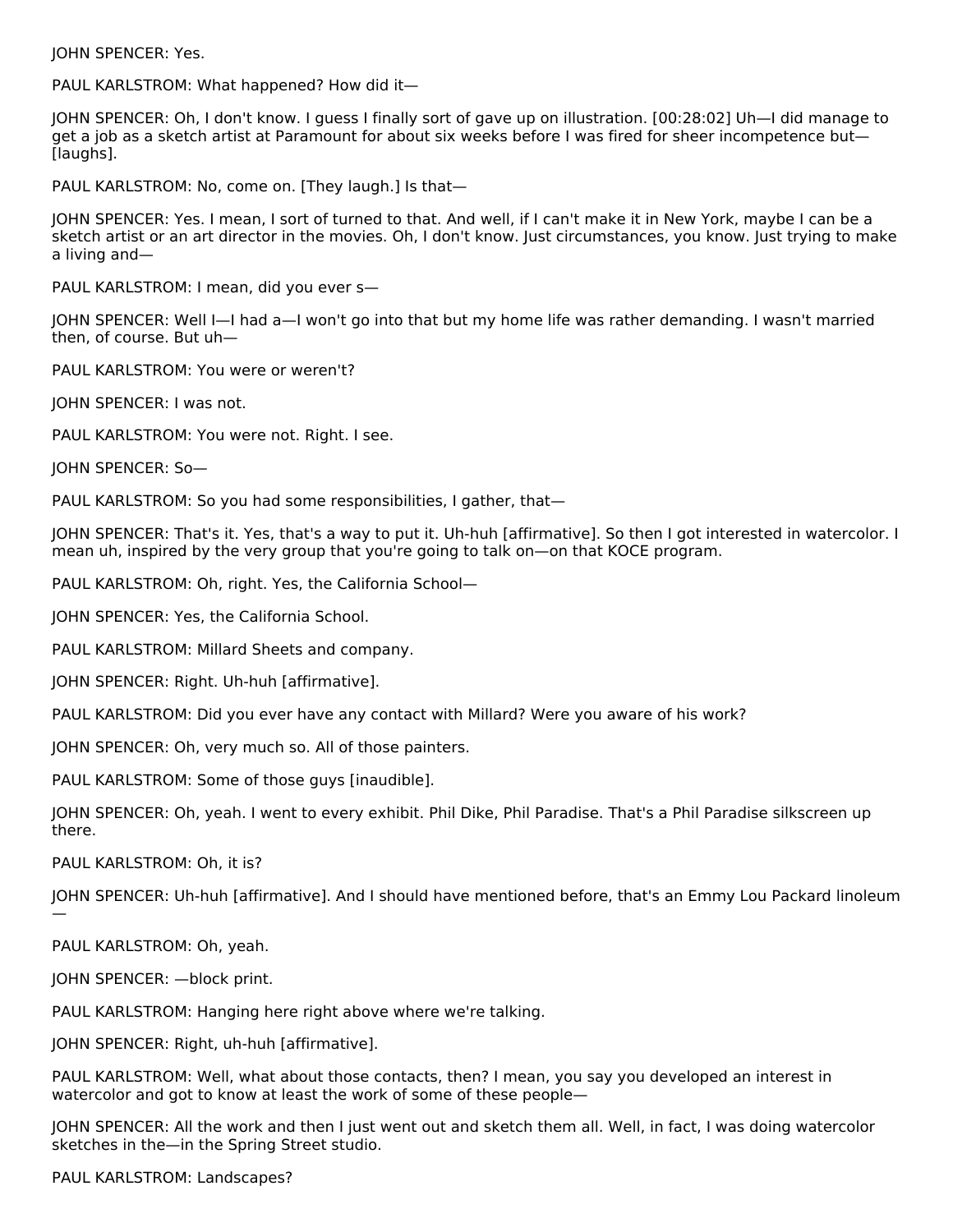JOHN SPENCER: No, no. Just the figure.

PAUL KARLSTROM: Of the figure. Sure. But did you also go out in nature?

JOHN SPENCER: Oh, yeah. I used to go out a lot on weekends and make watercolor sketches, sometimes with the—somebody from the studio, but mostly by myself. And boy, I shudder to think of the places I went all alone in those days. [00:30:03] I mean, if it were today, or even the last 20 years, I wouldn't go anywhere like that without a big group or a bodyguard.

PAUL KARLSTROM: Where did you go?

JOHN SPENCER: Oh, I'd just drive out—

PAUL KARLSTROM: I thought everything was safe in those days.

JOHN SPENCER: Well, it was. That's what I mean. It makes me think how—how naïve—well, it was safe. And that was before the war. And yes, well for instance, that was out—straight south on Main Street. You don't—

PAUL KARLSTROM: But you're pointing at, for the sake of this tape, at—Mrs. [Carolyn] Spencer just brought in a framed watercolor which I am, to understand, is yours.

JOHN SPENCER: That's mine.

PAUL KARLSTROM: And from, I don't see a date.

JOHN SPENCER: No. It was probably 19—oh gosh, I don't know. I think that was—well, it was before I went to Chouinard so it would be about 1936.

PAUL KARLSTROM: It's very, very nice. Be—

[END OF TRACK AAA\_spence94\_7077\_r.]

[UNIDENTIFIED VOICE]: Yes. Uh, so.

PAUL KARLSTROM: An interview with John Spencer. This is tape one, side B, continuing. John, we were talking about your own background and your own experience in the art world here in southern California and how at one point, you became interested in watercolor and then turned your hand to watercolor, as a matter of fact, and we were admiring one example that your wife brought out of a barn. Uh, a very, very handsome watercolor. Quite economical in means, I think. You certainly were—you could have been a terrific illustrator. But I'm wondering, this is a very rural scene and yet you say that most of your treks out—and you were describing how you went out alone—were really right in Los Angeles. Is that right?

JOHN SPENCER: Very close. I mean, in those days before of course, before the war and before the big building boom, 20 minutes or half an hour straight out, in this case, on Main Street in Los Angeles, you would hit this kind of country. A deserted barn, deserted farmhouse. I don't remember the house but it was totally deserted. And if you continued down on Main you—in about an hour's time, you'd get to the harbor. And we—down the Terminal Island was the best place, Fish Harbor. And we did some sketching there. I say we. When we had a—when I was with somebody, but as I say, the places I went when I was alone then were—they were perfectly safe but now probably they just wouldn't be safe. You wouldn't dare do that with all the crazies around, you know?

PAUL KARLSTROM: But you said earlier that even then, some of the places where you went alone were dangerous. [00:02:01]

JOHN SPENCER: Well, looking back, I thought they must have been but they weren't and I was—in those days, we just—

PAUL KARLSTROM: Didn't think of it.

JOHN SPENCER: No, we didn't. There wasn't any—there was very little crime, very little street crime or anything of that sort. And—

PAUL KARLSTROM: Unlike now, unfortunately. [Laughs.]

JOHN SPENCER: Oh, that's what I mean. Oh, I wouldn't go out without a bodyguard or a teacher and a big class.

PAUL KARLSTROM: So you went down to the harbor and did watercolors there. Were you—how were you inspired to do this? I mean, who were your examples?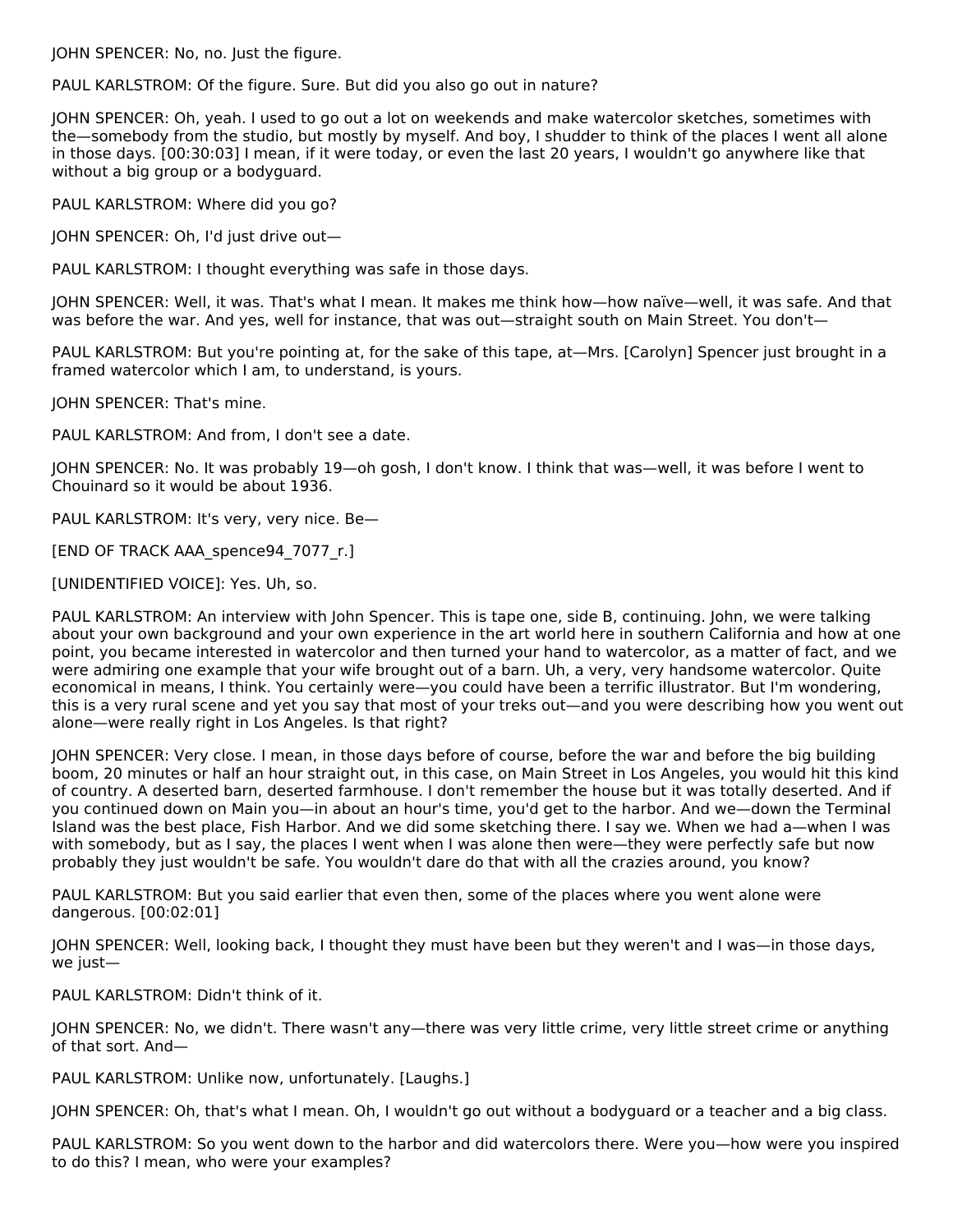JOHN SPENCER: Well—

PAUL KARLSTROM: How did you know this is the—

JOHN SPENCER: The California group, you know, they had lots of exhibits then and the Times was their patron. Arthur Millier, the art critic at the Times.

PAUL KARLSTROM: Sure. Did you read his columns?

JOHN SPENCER: Oh, yes. And then the exhibits by Millard Sheets, Phil Dike, Phil Paradise, Milford Zornes, all those people. And then, of course, the artist magazines like American Artist. They had stories on it so I thought, well I want to do that, so I did it.

PAUL KARLSTROM: Did you envision a career for yourself then in—as—

JOHN SPENCER: I suppose.

PAUL KARLSTROM: —prior to California School—

JOHN SPENCER: Oh, I suppose so. That was my travel. I mean, not—I didn't focus on anything for very long. But anyway, I did enjoy that for a number of years. And—

PAUL KARLSTROM: Did you know Maury Logan?

JOHN SPENCER: Maurice Logan? Oh yes, I knew his work.

PAUL KARLSTROM: He worked in the Bay Area.

JOHN SPENCER: Oh, yes. Yes.

PAUL KARLSTROM: Because he did a lot of harbors and boats.

JOHN SPENCER: Oh, he did marvelous things. Nice, juicy. Yes.

PAUL KARLSTROM: But he also, of course, was an illustrator and commercial artist as well.

JOHN SPENCER: Yes, he—

PAUL KARLSTROM: He had a firm in the Bay Area.

JOHN SPENCER: Uh-huh [affirmative]. I think I knew that. Yes, he used to do a lot of things for some beer company, I think. Big 24 sheets, those nice juic—juice [laughs] —juicy landscapes and harvestings and rocks, waves breaking over rocks. [00:04:07] Yes, he was—he was very inspiring.

PAUL KARLSTROM: Now, did you meet any of these people?

JOHN SPENCER: No, I—let's see. I only met Phil Paradise when we bought the print up there at Cambria, or Cambria. We asked him how you pronounce it, "Do you pronounce it Cambria or Cambria?" And he said, "Yes." [They laugh.]

PAUL KARLSTROM: He's in Santa Barbara now.

JOHN SPENCER: Is he still alive?

PAUL KARLSTROM: Yes.

JOHN SPENCER: Uh-huh [affirmative].

PAUL KARLSTROM: And yes, he's—he's been there for a few years. So when was it that you met him? I gather this was quite much later.

JOHN SPENCER: Much later. We were—we—when—up until a few years ago, we used to make an annual trek up to Carmel, and on the Big Sur road. And so we stopped—

PAUL KARLSTROM: So this is you and your wife.

JOHN SPENCER: Right. Uh-huh [affirmative].

PAUL KARLSTROM: And when were you married, for the record?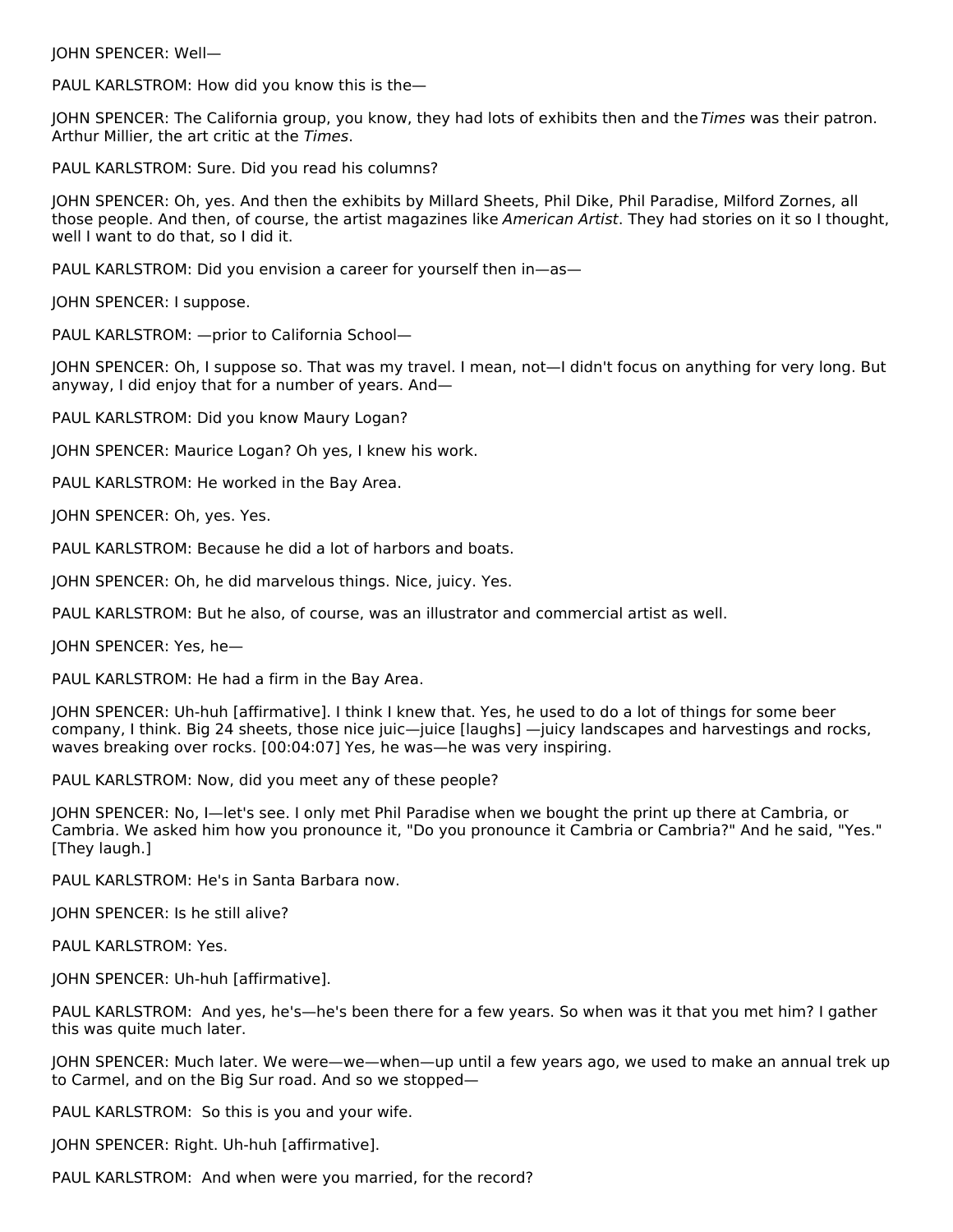JOHN SPENCER: Oh—

PAUL KARLSTROM: Never late, I gather, for—

JOHN SPENCER: Sixty-one. 1961. Quite late.

PAUL KARLSTROM: Yes, yes .

JOHN SPENCER: But we've had 33 good years. It's not bad.

PAUL KARLSTROM: That's not bad. I'm just working on—see we're not getting—my wife and I at, this year, our 30th.

JOHN SPENCER: Uh-huh [affirmative].

PAUL KARLSTROM: So, we're close.

JOHN SPENCER: Sure. Another 20 and you can have a big bash for your 50th.

PAUL KARLSTROM: Oh, right.

JOHN SPENCER: So—

PAUL KARLSTROM: Well, so you were then, I gather, for a period of time, quite actively interested, engaged in this watercolor. Going out into nature and—

JOHN SPENCER: That's right.

PAUL KARLSTROM: —on the scene and working from the subject and out of doors. But I gather that that lasted just a period of time. It's not something you kept up or you did?

JOHN SPENCER: Um, I kept it up until my home situation got a little demanding. [00:06:00] And then I had to spend a lot of time on weekends at home. My mother was ill.

PAUL KARLSTROM: I see. And so you were basically taking care of her? Is that—

JOHN SPENCER: Oh, in a way. Looking in on her. But not for very long, really. And then so after that, shortly after that, we got married and I don't know why we never—Carolyn is an artist and a fashion illustrator. Now, why we didn't go out sketching—and there again, I'll—that's the story of my life. I'll do something for a couple of years and or maybe 10 years, and then suddenly just drops out, you know. I no longer have the urge to do that. I go on to something else.

PAUL KARLSTROM: How do you spell Carolyn?

JOHN SPENCER: C-A-R-O-L-Y-N.

PAUL KARLSTROM: Y-N.

JOHN SPENCER: Uh-huh [affirmative].

PAUL KARLSTROM: Okay, thank you. Well, I think I'm beginning to get the picture of how your career unfolded. Were you in the military then? Because we're now talking about—

JOHN SPENCER: Right, I was—

PAUL KARLSTROM: —close up to the outbreak.

JOHN SPENCER: Yes, right. I was drafted. Oh, let's see. Pearl Harbor was in December of '41 and I was in Jepson's class and Carter's class at the time. So shortly after December 7th came the Christmas holidays at the school. And so we all left school for the holidays and I never came back because I went in in—I was drafted and went in in May of '42.

PAUL KARLSTROM: Now, is there anything from those years—well, how long were you in the service? I knew you were—

JOHN SPENCER: I was in about 16 months and then I got disabled. It was in an accident, a vehicle accident. Got a fracture through my—this part of my face, right through the eye socket which gave me a slightly dislocated eye. Until I was discharged. [00:08:00]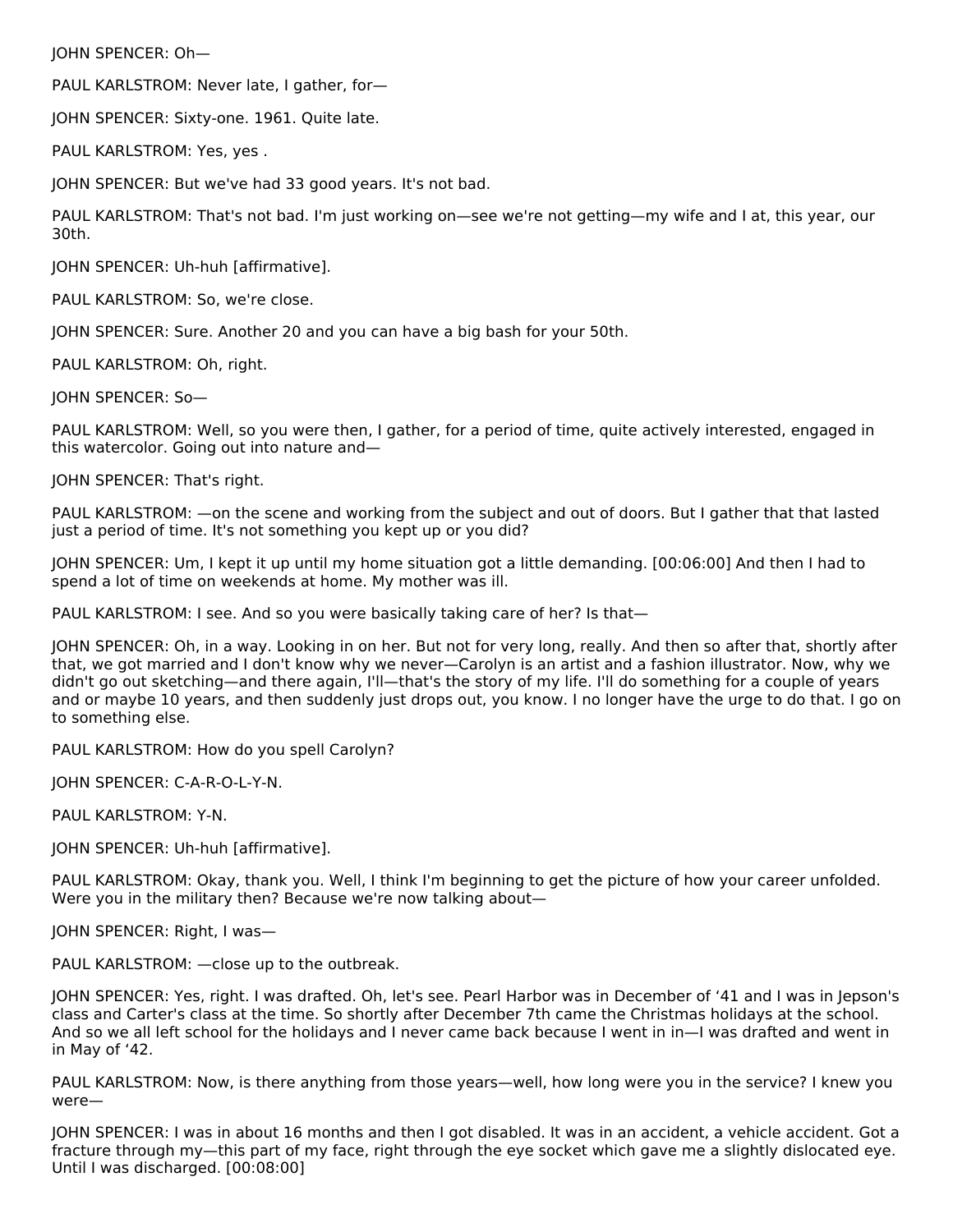PAUL KARLSTROM: Where were you at—

JOHN SPENCER: At the time? I was in Camp Campbell, Tennessee. It's now Fort Campbell. We were out on maneuvers crossing the Cumberland River, which was a—I was in the armor and engineers and our job—at least the job of one of the companies in our battalion was to put out the pontoon bridge across a river, or a lake, or whatever, and then the rest of the division was—would go across on it. So we did that and we went across and got on the other side, and then our driver—we were—I was in a half-track with a driver and two or three other soldiers. And it was buttoned up, which was rather silly. It was broad daylight. There was very little visibility for the driver and the—he got the half-track caught on the berm of the road and flipped it off down the embankment, the river embankment. And I was thrown out, thank God. They weren't all thrown out. And I got these eye injuries, skull fracture, broken arm, and so on. So I was discharged.

PAUL KARLSTROM: So you never went overseas after that—

JOHN SPENCER: No.

PAUL KARLSTROM: You were just preparing to—

JOHN SPENCER: Right. We were still training. Mm-hmm [affirmative].

PAUL KARLSTROM: And presumably, during those ye—months actually, not years—there wasn't much opportunity to—for any art activity.

JOHN SPENCER: No. There would have been the opportunity but I, I don't know. The army has somewhat of a deadening in us. [Laughs.]

PAUL KARLSTROM: Okay. Well so then you were discharged. You got out and recovered your health. Obviously, there must have been a bit of a recovery period of—

JOHN SPENCER: There was, yes.

PAUL KARLSTROM: So what did you do next? Did you—you came back to—

JOHN SPENCER: I came back to Los Angeles and I was pretty demoralized then. So, uh, oh I don't know. [00:10:00] Of course, all I could think of then was sculpture. There's another thing, [laughs] see.

PAUL KARLSTROM: Oh, really?

JOHN SPENCER: I flipped from one thing to another. All I wanted to do was spend the rest of my life quietly carving wood or stone. And of course, that didn't pan out but I did some things. And [laughs] oh, I don't know. I forgot to mention, while I was in the Army, I had a furlough that was too brief to come home so I went to New York and I did see Cornwell.

PAUL KARLSTROM: Oh, you did. Tell me about that.

JOHN SPENCER: Yes, in August of '42. He was working on—I went to his studio. He was working on one of a series of illustrations of military activity. I think this one was either army or navy men firing big canon—that big canon. Beautiful things. They were for Body by Fisher ads. And we went to lunch and had a little visit, and that was about it. I visited one of the other assistants—well both assistants, I saw them. Joe Nussdorf and Ivan Stoppe and—

PAUL KARLSTROM: Like a reunion.

JOHN SPENCER: Yes, it was sort of a reunion. And uh, you know, went back to camp and got hurt and was discharged.

PAUL KARLSTROM: Did Spencer—Spencer. [Laughs.] Did Cornwell ask you, you know, how your career was progressing, and were you continuing toward illustration?

JOHN SPENCER: I'm sure he did, yes. My morale was sort of low then and I'm afraid I didn't bounce back very give him a very good report.

PAUL KARLSTROM: Mm-hmm [affirmative]. well, I guess perhaps during the war years, there were a lot of interrupted careers.

JOHN SPENCER: Oh, I'll say there was. Interrupted lives.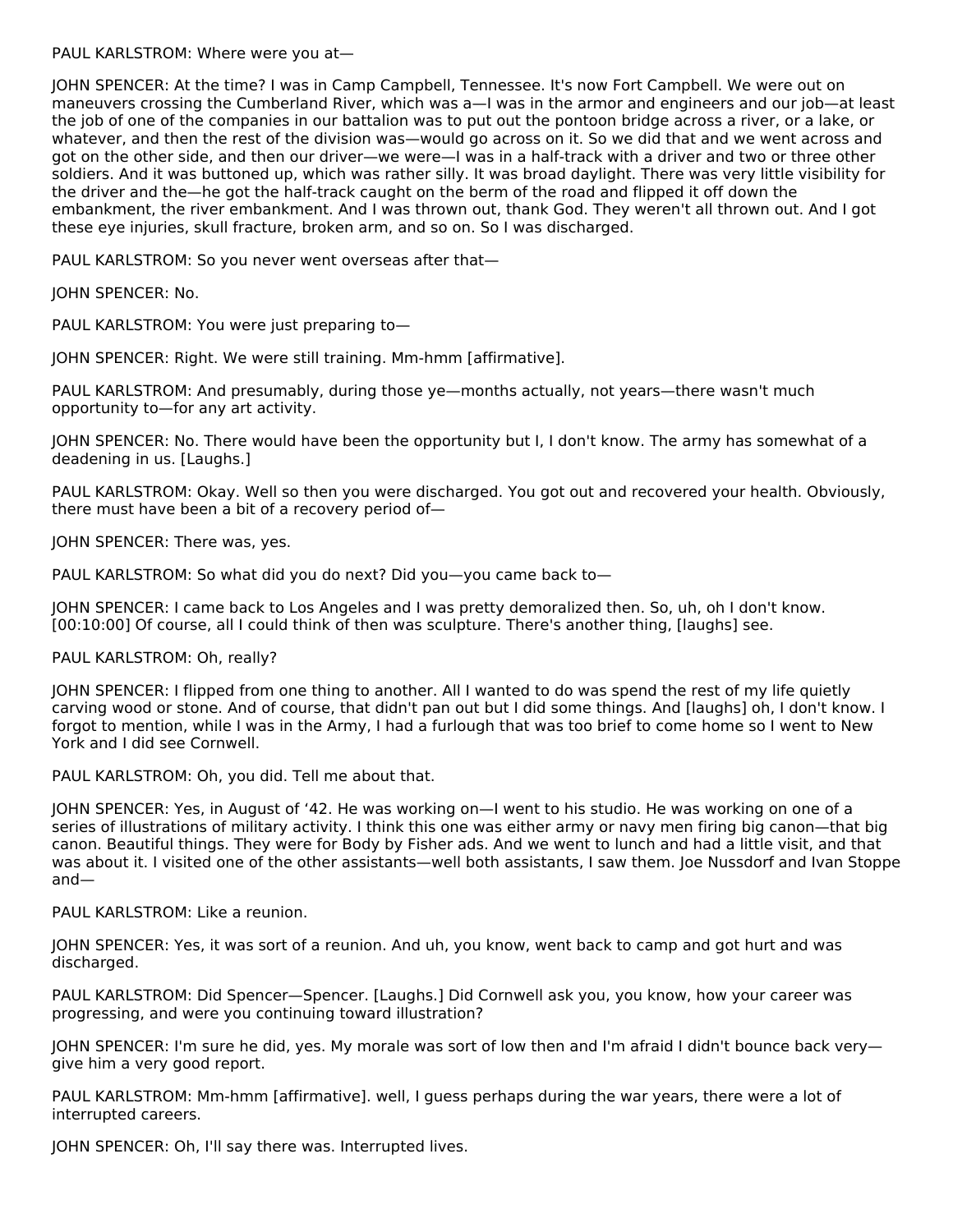PAUL KARLSTROM: Um—

JOHN SPENCER: But I want to interject right here—

PAUL KARLSTROM: Please.

JOHN SPENCER: —about Cornwell, that he was—I simply can't say enough about his kindness to me all the time. You know, during the mural project and afterwards, and when I visited him, and so on and so forth. [00:12:02]

PAUL KARLSTROM: Why don't we talk now about Cornwell and about your relationship with him? Obviously you kept up some communication—

JOHN SPENCER: Mm-hmm [affirmative].

PAUL KARLSTROM: —and there was that correspondence course.

JOHN SPENCER: Yes, uh-huh [affirmative].

PAUL KARLSTROM: And then additional correspondence as well. Um, you know, how would you describe it? How would you sort of summarize the nature of this uh—

JOHN SPENCER: Relationship? Well, like the mentor to a student, an ambitious student. He gave me all kinds of encouragement. Maybe a little kinder than the work I was doing warranted, but it wasn't bad really. I could show you some of it. But uh—and some advice as to, you know, to concentrate on the—learn to paint a good portrait, a good figure, a good still life, and a good landscape, and a good building, and then get them all together for your illustration. Because, as he said, the illustrator has to be many things, you know? He has to do a—a—the word escapes me. A presentable portrait figure drawing, interior, exterior, landscape, the whole bit, and get them all together. So it was regrettable that I, you know, didn't develop in a way that was warranted by all his attention.

PAUL KARLSTROM: How did your communication or contact break off?

JOHN SPENCER: Oh, I think it just petered out.

PAUL KARLSTROM: Hm.

JOHN SPENCER: You know, I just gave up on illustration and I'd write to him occasionally, but it just petered out. [00:14:03]

PAUL KARLSTROM: Mm-hmm [affirmative].

JOHN SPENCER: Although I would send him, every once in a while, when something of his appeared in, you know, in the press or in the—in display, advertising, or something, I'd send him a note telling him how much I liked it, and uh—no it just sort of ground down to a halt.

PAUL KARLSTROM: Did he ever express any views on the direction that art seemed to be taking, you know, in the—we're talking now even in the '40s, which of course was an interesting period. Again, some fairly radical changes going on, especially considering his very academic—well, I mean, he was an illustrator first and foremost.

JOHN SPENCER: Right, uh-huh [affirmative].

PAUL KARLSTROM: And a very—uh, we have this book here, this monograph on Dean Cornwell by Patricia Janis Broder and it describes him as the Dean of Illustrators, and I'm just looking through. He was extremely skillful, you know. Really quite wonderful.

JOHN SPENCER: Yes, he was.

PAUL KARLSTROM: But so he represents that particular direction.

JOHN SPENCER: Mm-hmm [affirmative].

PAUL KARLSTROM: The way deploying the skills of art. But I would be curious to know if he ever made any comment at all from your—during your contact with him—about other directions in art?

JOHN SPENCER: Modern art and so on? No, he didn't except one reference to me, to my eye condition where he said, "And maybe you can become a modern artist or a Modernist." I'm sure at one point he said, "Be a cockeyed artist." No, he was strictly in the tradition and we all were. Well, after he did the library murals, he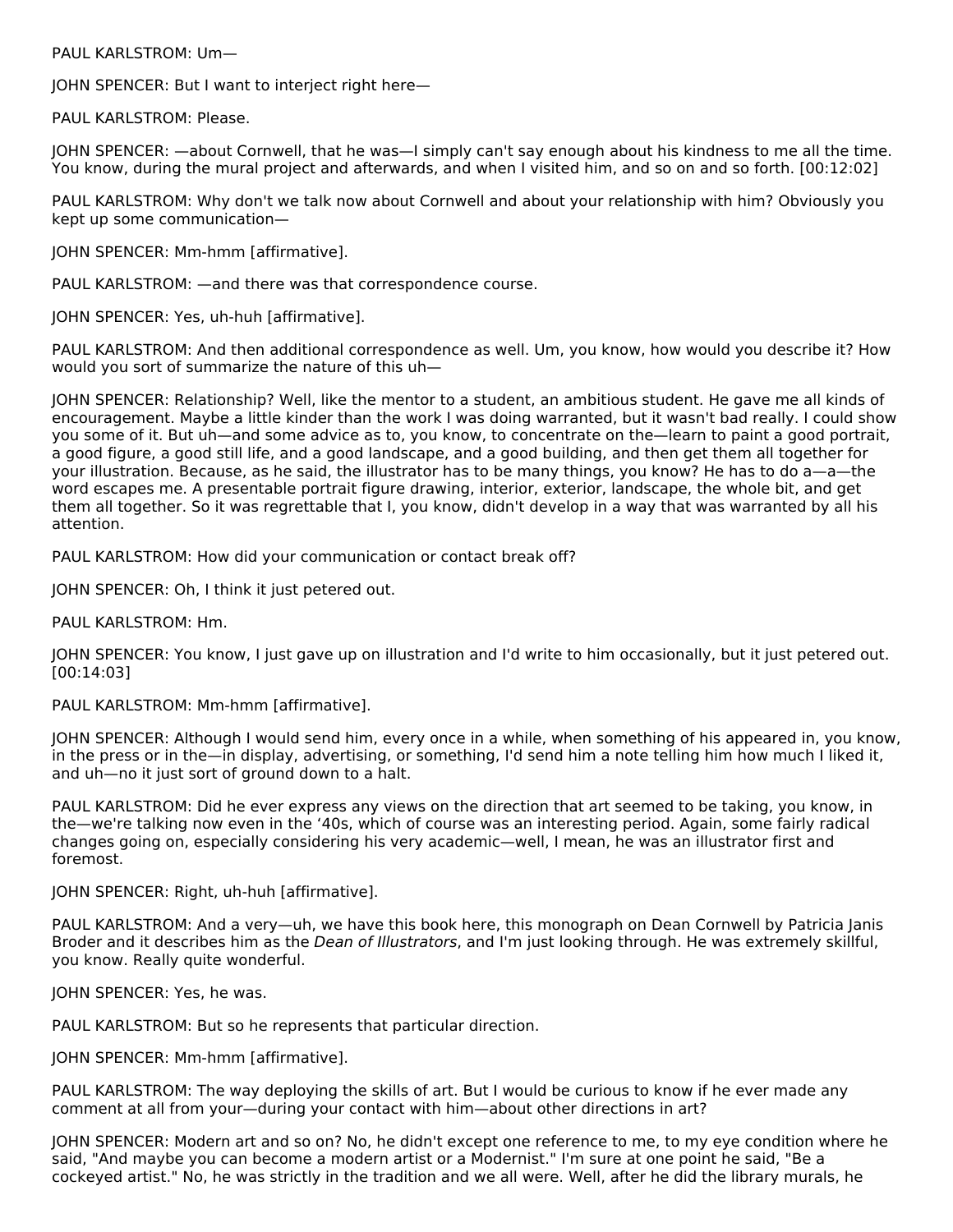went back to New York and did resume illustration, but I think his real love then was murals. And according to Ms. Broder, he—and she might have found that out in his other correspondence—he had hopes of immortality through the mural, his mural career, but he never used that word when we were working together at the studio. [00:16:17] He might—he jokingly referred once in a while that the history of mural painting would be from Giotto to Cornwell but that was a big joke even to him.

PAUL KARLSTROM: Was this—was the L.A. Public Library project under a government arts—

JOHN SPENCER: No, that—no it wasn't. Not the WPA or anything. No, that was private.

PAUL KARLSTROM: I see.

JOHN SPENCER: Strictly private and strictly—

PAUL KARLSTROM: I guess that's a little early.

JOHN SPENCER: Establishment, yes. 1927.

PAUL KARLSTROM: Well, what about the fine arts projects, the whole WPA period? Was Cornwell involved?

JOHN SPENCER: No he—

PAUL KARLSTROM: Was he one of the artists?

JOHN SPENCER: No, he never was. See, he was fortunate to have this project. He got it in 1927 and finished it in 1933 so he was really out of the vicissitudes of the Depression.

PAUL KARLSTROM: I see.

JOHN SPENCER: Although he lost money on it, he—the contract was for \$50,000 upon completion so he had to borrow on his life insurance, which I imagine was rather heavy, his wife and two children and himself, to finance the project.

PAUL KARLSTROM: How much was it again?

JOHN SPENCER: Fifty thousand.

PAUL KARLSTROM: Fifty thousand. That sounds like a lot.

JOHN SPENCER: In those days—

PAUL KARLSTROM: Those days.

JOHN SPENCER: —it was terrific. But out of that, he had to buy the specially woven canvases, in Bel—woven in Belgium. All the paints, all the expenses, the rent of most studios, and the rent for his wife and children in New York, and his own living expenses, and the salaries and so on.

PAUL KARLSTROM: Well, why don't we turn to the project—

JOHN SPENCER: All right. Uh-huh [affirmative].

PAUL KARLSTROM: —itself, you know, and—and I'll try to keep quiet, and maybe you can just describe again, as you have to me briefly, just how this unfolded, how it developed, and then perhaps some description of how they were actually done. [00:18:18]

JOHN SPENCER: There are some small gouache and charcoal sketches, preliminary sketches for the development of the murals. Well, I have a brief chronology here.

PAUL KARLSTROM: Okay.

JOHN SPENCER: In 1927, the library commission awarded Cornwell the commission. And the contract called for \$50,000 on completion, and that occurred six years later. In 192—from 1927 to 1930, Cornwell took himself and Joe Nussdorf to England where he and they worked executing panels for Brangwyn. He preferred that word, executing panels. Everything—all the other literature says he studied with Brangwyn but he didn't. He simply, like a sign painter, he took Brangwyn's cartoons and color sketches and produced the murals for him, just like an illustrator would illustrate somebody else's design. So in 1931, the two of them returned to the United States and to Los Angeles to work exclusively on the murals until they were completed. The murals were completed in March of 1933 and that was—he had five years to complete the murals but he wasn't quite finished at the end of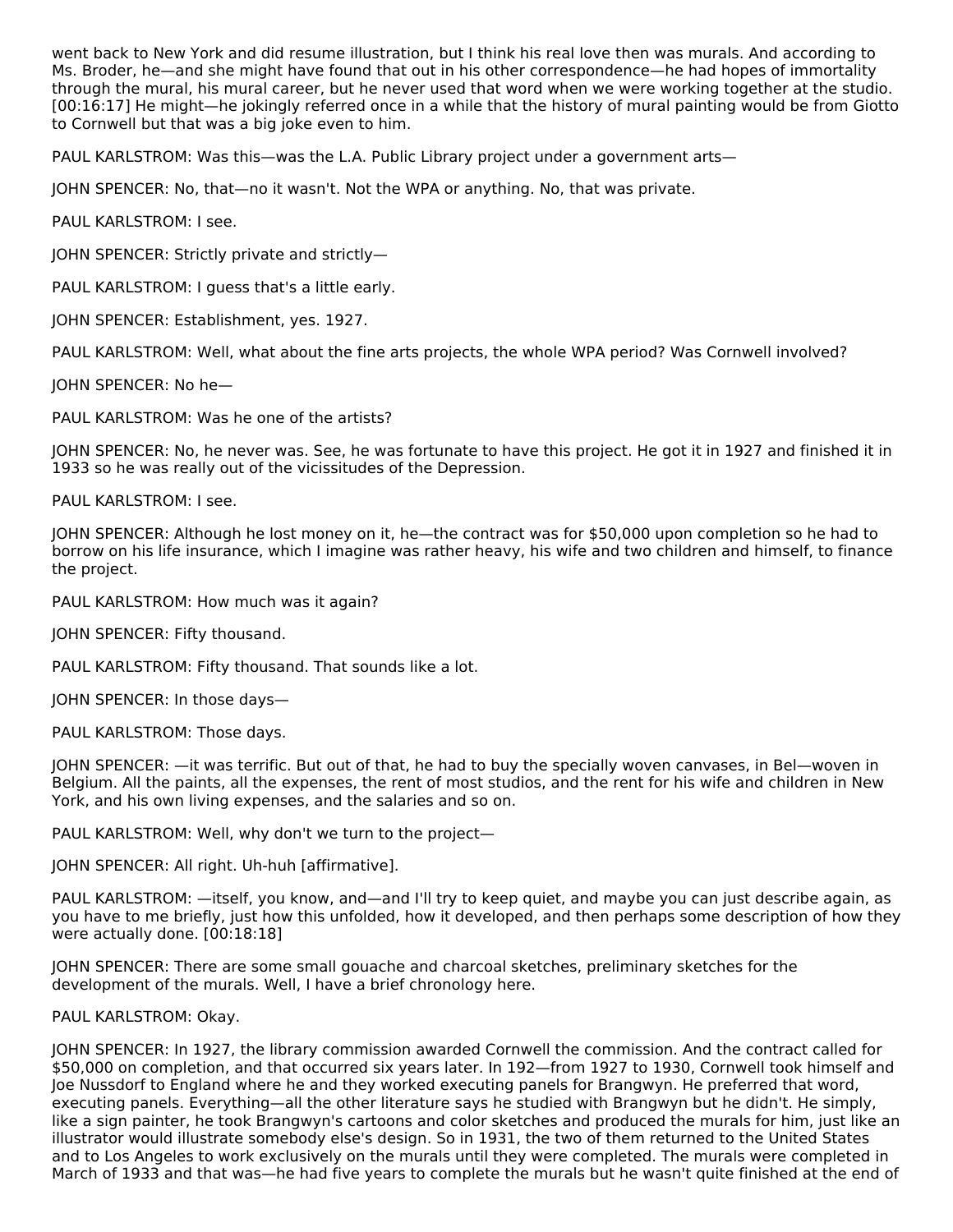the five so he got an extension of time and completed them in March of '33. Then he returned to New York and carried on—to carry on his illustration career. [00:20:03] And at the same time, carried on a correspondence with me, in effect giving me a correspondence course in composition for illustration. Now, the murals are executed in oil paint on linen canvas, very heavy linen canvas, which was specially woven in Belgium. The largest panels, the four of the largest panels, were 40 feet wide by 20 feet high and they must have had a little excess on them, so I'd assume they were—canvas was 42 by 22, at least. And then there were the eight smaller panels that had to have separate canvases, and the lunettes which were overall 40 by 20, but they had the big unused space at the corners of the lunette. I don't know what happened to those pieces of canvas but I acquired a lot of scraps from the trim—

PAUL KARLSTROM: Mm-hmm [affirmative].

JOHN SPENCER: —and painted on them.

PAUL KARLSTROM: Like this little—

JOHN SPENCER: Uh-huh [affirmative]. Shoeshine boy.

PAUL KARLSTROM: Shoeshine boy.

JOHN SPENCER: Uh-huh [affirmative]. Now, when the—as the mural's panels were completed, they were transported from the scenic studios, the Armstrong Scenic Studios—

PAUL KARLSTROM: Where were—where was that?

JOHN SPENCER: That was on Washington Avenue and just west of Vermont in Los Angeles. It was an enormous building, two-story building. And we worked on the second floor because the second floor had slots in the floor. I think probably four slots with two frames in each slot, and the frames then would have the canvases on them and they would be lowered through the slots so the artist could work staying on the same level without having to climb ladders to paint. [00:22:00]

PAUL KARLSTROM: They would be lowered? You say they came down from above?

JOHN SPENCER: Yes. There was an enormous work—system of cables that went up and it was counterweighted with also enormous ingots of iron and so I—

PAUL KARLSTROM: That was one of your jobs.

JOHN SPENCER: That was one of my jobs, to pull the rope that moved the canvases up and down through the slot. And of course we had the big joke there of, Up John! Up John! Like the pharmaceutical company.

PAUL KARLSTROM: [Laughs.] Now, was this—you say the scenic studios. Is this where they were prepared, backgrounds for films?

JOHN SPENCER: Right, well our—

PAUL KARLSTROM: Was it mainly—

JOHN SPENCER: Mostly stage scenery and—

PAUL KARLSTROM: Stage scenery.

JOHN SPENCER: —and big, enormous curtains for theaters. You know, where they'd have these enormous curtains that are probably 50 feet high that would come out, you know, and close off the screen and then open up and—and between the Movietone and the feature [laughs] and all that sort of thing. And for stage shows. And of course, during that time, there—that was the depth of the Depression. The Armstrong Studios were in receivership or shortly after and there was nothing going on of that sort there.

PAUL KARLSTROM: Oh.

JOHN SPENCER: So he rented some panels there. At what cost, I don't know. And so we really had the whole studio to ourselves.

PAUL KARLSTROM: He was one of the few people with work.

JOHN SPENCER: Right, exactly. Yes.

PAUL KARLSTROM: That's amazing.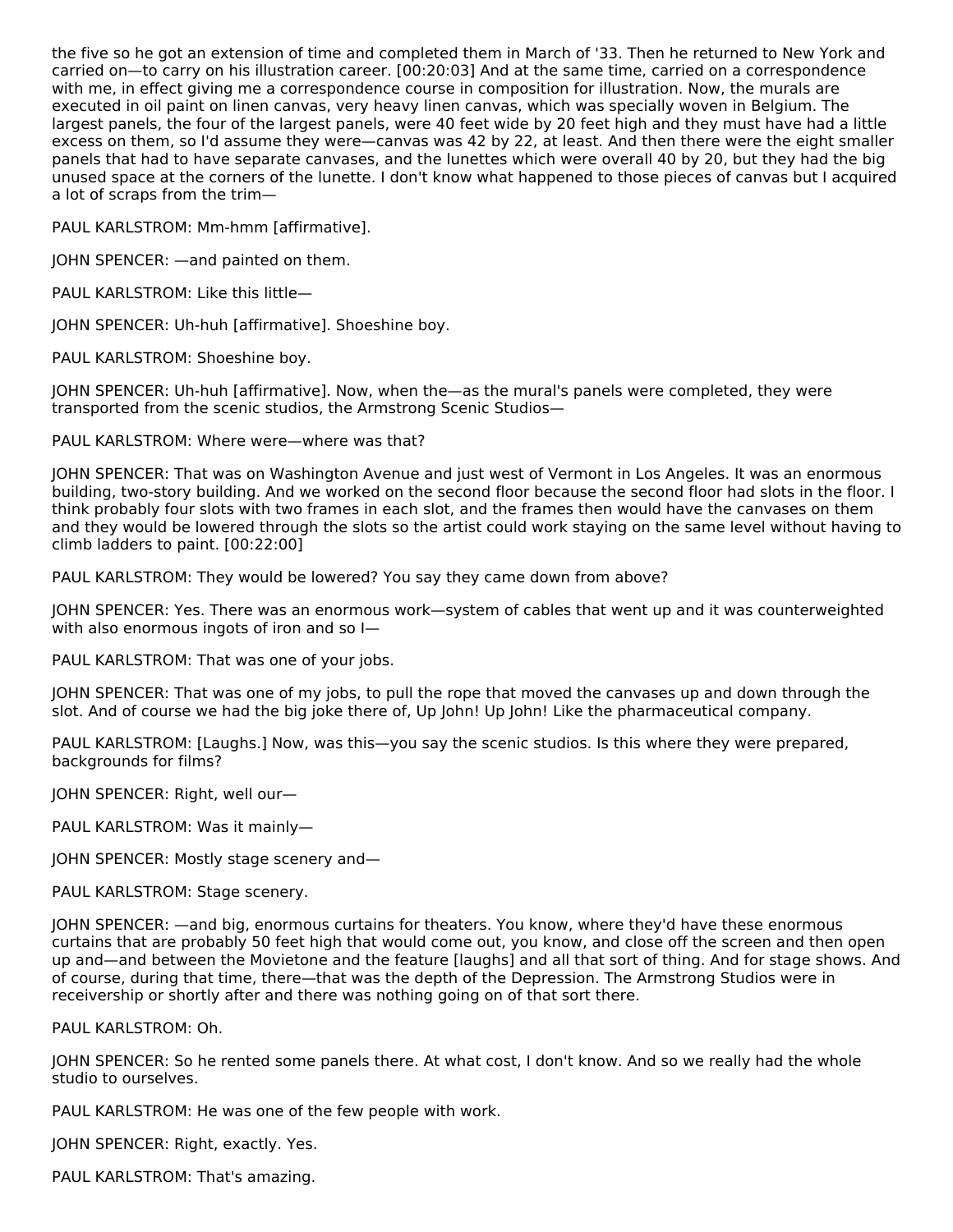JOHN SPENCER: And so he was really—he knew about the WPA but he was not aware of the—that I know of, any of the projects. They were just getting going then, anyway, the WPA. But when those panels were completed, we would unloosen the panels—the canvases were laced with like, oh, a drapery cord or whatever you might call, a sash cord, to the frames. They were nailed at the top but laced on the sides and bottoms so we could tighten them up as the weather changed. [00:24:03] We'd unlace those panels and somehow or other, I wasn't responsible for getting things square and straight. They had lines on the back of the things, you know, to get the center aligned and absolute perpendicular, you know. We would take an enormous drum, a wooden drum, about 18 inches in diameter, maybe 24 inches in diameter, and nail the bottom of the—fasten the bottom of the completed panel to the drum and lower the panel and roll the drum up very carefully. Of course, before all this, making sure everything was dry, all the paint was dry.

#### PAUL KARLSTROM: Right. [Laughs.]

JOHN SPENCER: And uh, then transporting that drum by truck down to the library itself and bringing it in to the rotunda, and then at night, hoisting it to the top right under the windows. I'm thinking of one of the large main panels, not the lunette. And affixing them to a board, a piece of wood, perhaps four inches wide by one inch thick, that had been affixed to the concrete wall, poured concrete wall. Very, very carefully. And then unrolling it from the top very carefully as some workmen plastered a thick paste of white lead to in effect paste the canvas onto the wall and they do that very, very carefully, very slowly, and then with rollers, rolling it down to squeegee it onto the—

PAUL KARLSTROM: How thick was the paste?

JOHN SPENCER: Oh—

PAUL KARLSTROM: Or was it layered—

JOHN SPENCER: Oh, thick—I think it probably would be, if not a half-inch, a good three-eighths, I would say. [00:26:09] Yeah. About three-eighths.

PAUL KARLSTROM: Essentially filling in, then out to the width of the wood that the canvasses were attached to? Is that right?

JOHN SPENCER: Yes, right. Coming down from that—starting at that wood panel and then slathering it on with a trowel. I didn't do it. I was there but I didn't have that responsible a job. As we carefully lowered the thing, and watching all the time for any pinholes that might be in the canvas that the white lead would squeeze through, and occasionally it did. But before we—before the panel left the scenic studio, we would check it out at night with a—turn all the lights off and then have somebody go on one side of it with a flashlight, and the other guy on the other side. And then they'd say, you know, if there was a hole, hold it, and then sealing it, I guess, with tape or something.

#### PAUL KARLSTROM: From—from the rear.

JOHN SPENCER: Yes, from the rear. Uh-huh [affirmative]. And, let's see. So we've got the—we've unrolled a canvas, a large panel. And squeegee it down, and then left the scaffolding up so that Mr. Cornwell could adjust any part of the thing that seemed to be too hot, he might say, and he was out of key. He would glaze it with a very thin wash of pale blue paint, glazing over. And that's the way it proceeded all the way through. And I have no memory of how they got those lunettes in place because that would have been entirely different. You'd have to start at the bottom, because that's the only square—or straight line you'd have, and go on up to those corners. Then, you know, there'd be—they had lines on the back of the thing, I know. [00:28:01] But I don't remember being involved in any of those lunettes.

PAUL KARLSTROM: Did you say that—that Cornwell did most of the painting himself or did he have assistants, say, blocking in, laying in—

JOHN SPENCER: Well, yes. After we talked last week, I got to thinking that's what they did. They would scumble in a thin wash of flesh color, or blue, or red, or gold, or whatever it was. And Cornwell would come in and put the —finish painting. I would say that he painted at least—personally covered at least 90 percent of all those canvasses.

PAUL KARLSTROM: Now, who were his painting assistants?

JOHN SPENCER: Well, those men I mentioned.

PAUL KARLSTROM: Okay. Number one and number two.

JOHN SPENCER: Yes. Number one was Joe Nussdorf. Now, he would be assigned things like, uh—oh for instance,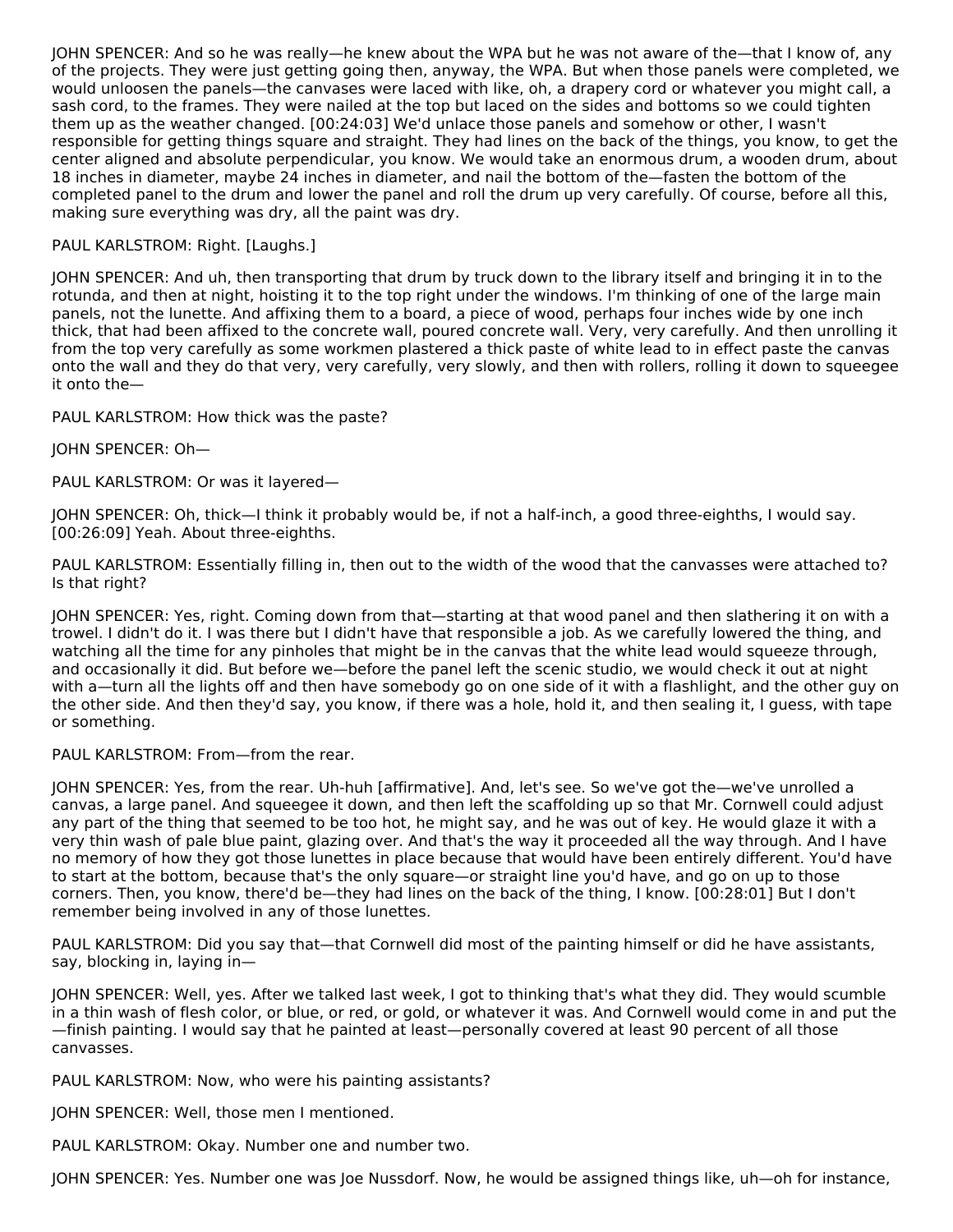shields and flags, and the ecclesiastical robes on the padres, and stuff, to do those designs, paint those. Joe was good enough to be trusted with that. And probably Cornwell wouldn't even bother going back over those. Maybe a little adjustment. And, uh, and things like that the assistants did. Now, I don't think the assistants—he—I'm sure he finished every head and hand.

PAUL KARLSTROM: Mm-hmm [affirmative]. The focal points.

JOHN SPENCER: And uh, yes. Right. Uh-huh [affirmative]. I know he did 90 percent of the—yes, so it was over five years' work. I mean, with 300—with all those 12 panels plus four lunettes with over 300 figures in there.

PAUL KARLSTROM: Wow, isn't that something?

JOHN SPENCER: And he—and Cornwell was practically a workaholic. You know, he had no—he didn't have any hobbies at the time.

PAUL KARLSTROM: So he just worked all the time on this.

JOHN SPENCER: Yes, worked all the time. His family was back in New York. And, uh, so we'd work until the light gave out and then maybe occasionally I'd go to dinner with him. [00:30:04] He'd take us to dinner and then we had a lot of chats then. And then if he went to the studio, take care of his studio apartment, take care of his correspondence and his bills. And every once in a while, he'd say, "Well I'm going to go home and bone up on my Bridgman. You know, check up on the Bridgman's anatomy and things like that.

PAUL KARLSTROM: So he was very focused—

JOHN SPENCER: Oh, totally. Just a workaholic. He always was. Seven days a week.

PAUL KARLSTROM: Well let me—I see that we're coming to the end of this tape. Is there anything in terms of, you know, the technical, the production—

JOHN SPENCER: Yes. I'd like to mention that.

PAUL KARLSTROM: And if we run out of tape, we'll—we can just start a new one but—

JOHN SPENCER: Well, I've gone to unrolling the canvases now. The canvases were, well, I mean they were all painted in oil on linen canvas. They—he had large tubes of the basic colors like the basic palette, what might be called the pastel colored—

[END OF TRACK AAA\_spence94\_7078\_r.]

PAUL KARLSTROM: American Art Smithsonian Institution, continuing an interview with John Spencer at his home in Pasadena. September 1, 1994. The interviewer is Paul Karlstrom. This is tape two, side A. And John, you were —we were talking about the production and that installation of the famous public library murals.

JOHN SPENCER: Right.

PAUL KARLSTROM: We'll get some more on that.

JOHN SPENCER: Well, a few words about the—the materials that were used. The murals are all painted on—in oil paint on linen canvas specially woven in Belgium, and they're affixed to the walls of the library rotunda with a thick paste of white lead and linseed oil. Now Cornwell's palette, when he was working on the, uh, panels in the studio, was composed primarily of large tubes of basic colors prepared per Dean Cornwell's swatches, by the Weber Paint Company in, I think, Pittsburgh, maybe Philadelphia. But anyway, in I'm pretty sure Pittsburgh. And that was his basic palette, but on his palette he also had the normal high value colors, I mean, in normal saturation colors because he had to adjust things as he went along. The colors were mixed with linseed and turpentine, half and half. That was the basic solvent, if that's the word. And that was about it, as far as materials go.

PAUL KARLSTROM: All of these materials had to be acquired from elsewhere. I mean, they were not available locally or—

JOHN SPENCER: No. And all had to be paid for out of Cornwell's pocket until he was paid at the end of the project. [00:02:06]

PAUL KARLSTROM: He wasn't paid until the—

JOHN SPENCER: No.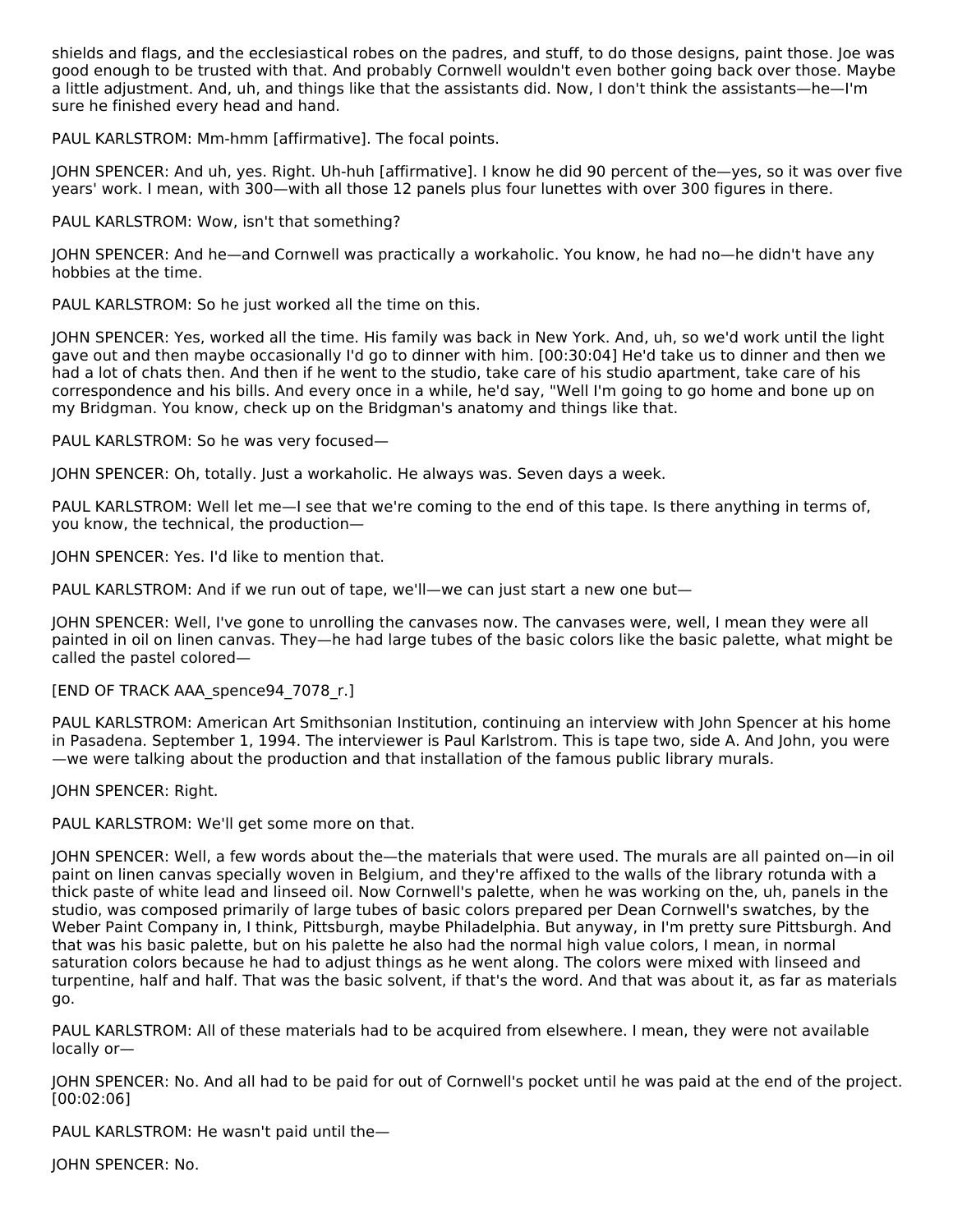PAUL KARLSTROM: —project was over? There wasn't an advance?

JOHN SPENCER: No. There might have been but I never heard him refer to it. He frequently referred to having to borrow on his life insurance—

PAUL KARLSTROM: Oh, man.

JOHN SPENCER: —to—to pay for all this. That included the—I presume when they went back and forth, went from New York to England and back again, for the two of them, he had to pay that out of his pocket on a ship. They didn't have—well they had planes then but Cornwell was spooked about planes, with good reason. So that's about the—just straightforward material. There were no tricky techniques, no tricky mediums. Just straight, permanent pigments, linseed oil, and gum turpentine, probably rectified turpentine. I mean, the real stuff from pine trees, not from—from petroleum.

PAUL KARLSTROM: Yes, synthetics.

JOHN SPENCER: Uh-huh [affirmative]. And that's about all on the materials.

PAUL KARLSTROM: What about um—I wanted to ask you about the reception of the mural.

JOHN SPENCER: Oh, yes.

PAUL KARLSTROM: I mean, this is a big project.

JOHN SPENCER: Mm-hmm [affirmative].

PAUL KARLSTROM: I think a great deal was expected. It was a very prominent location and probably one of the the major mural of cycle in Los Angeles at the time.

JOHN SPENCER: Biggest one.

PAUL KARLSTROM: Biggest one.

JOHN SPENCER: In fact, it was the biggest project in the whole country at the time.

PAUL KARLSTROM: Really?

JOHN SPENCER: Mm-hmm [affirmative].

PAUL KARLSTROM: So obviously, along the way there must have been a tension with being paid and great expectations, what an opportunity. So when it was unveiled, was—was there a—tell me, was there a ceremony, an unveiling? Some—

JOHN SPENCER: I don't remember a big ceremony. I missed out on some of those high fashion things but I don't even recall. [00:04:00] You see, the—the murals were sort of unveiled as he went along. I mean, toward about the last year, you know, as he finished the panels and needed space on the frames for the next panels—

PAUL KARLSTROM: Oh.

JOHN SPENCER: —we installed them in the library so people saw them. There probably was some sort of a formal reception for them.

PAUL KARLSTROM: Dedication or something like that.

JOHN SPENCER: Yes. I think there must have been.

PAUL KARLSTROM: But you didn't attend that? You didn't—

JOHN SPENCER: No, no, no.

#### PAUL KARLSTROM: All right.

JOHN SPENCER: Well, the reception, since the murals were—the commission was awarded in 1927 during the height of prosperity as we knew it then, before the stock market crash of '29. Nobody except very few thoughtful people, artists and critics, were aware of communism or the Mexican revolutionary muralists or any of that sort of thing. By the time they were completed in '33, there were millions of people out of work thinking rather harsh thoughts about capitalism and harboring tentative thoughts about communism, or at least socialism. And uh, they already had—the artist had a taste of the Mexican muralists and—and some of the WPA artists who painted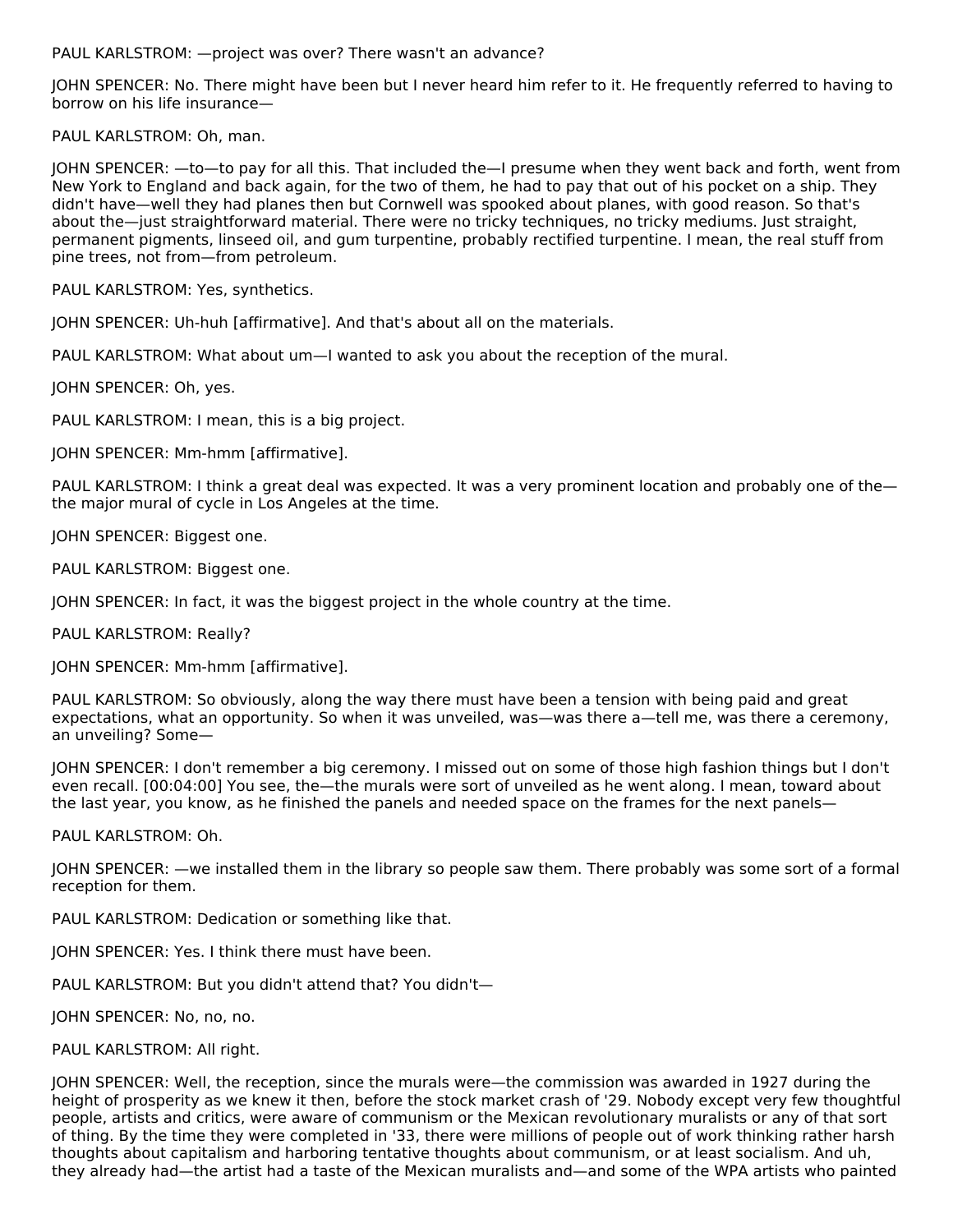some rather realistic, in the sense of not pretty or romantic things, paintings. So the reception was very poor. Arthur Millier, the [Los Angeles] Times critic, panned them.

PAUL KARLSTROM: Oh.

JOHN SPENCER: And uh, then Craven, do you know the artist?

PAUL KARLSTROM: Mm-hmm [affirmative].

JOHN SPENCER: Thomas Craven, the art critic, he just mercilessly panned them. Called them slick magazine paintings and, you know. In fact, he's quoted in the book here. [00:06:00] And people I knew belittled him. I mean, my contemporaries. I could see that, just the sheer magnitude, the physical magnitude of the job got my respect, if nothing else. But other people would say, a typical quote, "It's not even good Brangwyn!" Gosh, they expected good Brangwyn. He was known to be a Brangwyn disciple, more or less, and so it—so no, I didn't hear of very many—

PAUL KARLSTROM: That must have been pretty disappointing for—

JOHN SPENCER: Oh, it was. Oh, yes. He was—

PAUL KARLSTROM: Did he ever say anything about—

JOHN SPENCER: Oh, yes he did. I think in one place in there, in the letters or somewhere, he said—that's when he was in Italy with Peter Helck, the illustrator. He sent a postcard back with a postcard showing Giotto's mural or murals. And he said, Somebody—"I wonder what Arthur Millier would think of these." And he says, "All kidding aside, these are beautiful, joyous color," and so on. Yes, he—it was rough on him but he took it in his stride.

PAUL KARLSTROM: Do you think that if he had been less focused on his work as an illustrator, a book illustrator, magazine illustrator, that he might have come up with a different solution to this problem or to—you know, to the project, perhaps incorporating some of the new styles that were being looked at?

JOHN SPENCER: I—

PAUL KARLSTROM: A little more sensitive to the times, or what?

JOHN SPENCER: I think he might have but he'd had been a product of an entirely different environment.

PAUL KARLSTROM: Right.

JOHN SPENCER: I mean, he was in the pile, Harvey Dunn, Nancy Wyeth tradition and he worked for the magazines, which were totally romantic and unrealistic. And he'd never been subjected to this. None of us had, you know, until the Depression came along to questioning the establishment.

PAUL KARLSTROM: Well of course, he was hired on the basis, no doubt, of a proposal and—

JOHN SPENCER: [00:08:02] Right. Uh-huh [affirmative].

PAUL KARLSTROM: —certain sketches and—

JOHN SPENCER: Yes. Mm-hmm [affirmative].

PAUL KARLSTROM: —and so, you know, the patrons obviously—

JOHN SPENCER: That's it.

PAUL KARLSTROM: How—do you know about that, how the choice was made? How was he chosen?

JOHN SPENCER: Well, the library commission announced a contest and Cornwell was—submitted three designs, different—different motifs, I suppose. Probably all basically romantic, but three different approaches, none of which I'm sure were uh, anything but establishment, romantic style. Then they chose him and I think they had an exhibit of the—of the entrance, those people who contested for the commission. The only one I remember is Maynard Dixon.

PAUL KARLSTROM: Oh, was he—did he—

JOHN SPENCER: He was one of them, I'm sure. And his things were rather—quite simple, like just the whole 40 feet. And I'm subject to correction on this but as I recall, would be at one of his marvelous desert landscapes or California hills, maybe with some figures in it, Indians and so on. And I don't remember any other contestants,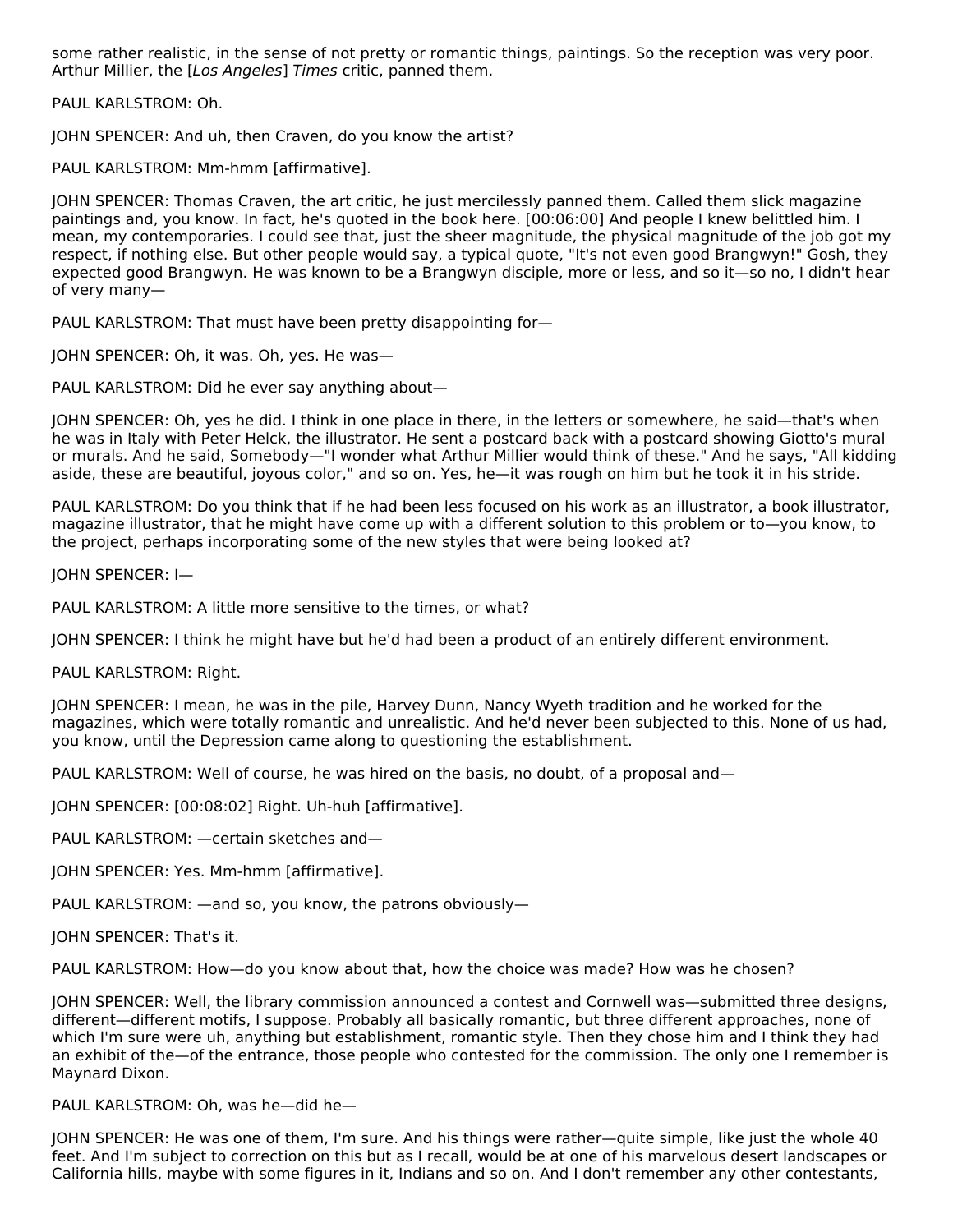their names or their work. So they chose him. He won first, second, and third place, and he was awarded the commission. Of course, I mean, the library commission and the city art commission were all establishment people, well-heeled, successful, couldn't see anything wrong. I mean, they abhorred any revolutionary talk, you know. And so anybody whose work would reflect that just was out of it entirely.

PAUL KARLSTROM: I'm surprised that Maynard Dixon didn't figure—that he'd be more of a contender. But then again, maybe he was. I mean, we don't know. He may well have—

JOHN SPENCER: Yes there—

PAUL KARLSTROM: —had his supporters.

JOHN SPENCER: I'm sure he did. He must have got some [inaudible]. He did some marvelous work. I loved his paintings, although Cornwell didn't care for his flat colors. [00:10:04] His, you know, his—Dixon's colors were very flat, and I love those. And Cornwell, I remember we passed one at—over at the Ambassador Hotel. They had galleries there—

PAUL KARLSTROM: Right.

JOHN SPENCER: —and he said, "No that"—you know, "that would have been so much better if Maynard Dixon had stippled a number of colors in there. It would be a flat area but it would have vitality." But—

PAUL KARLSTROM: And you didn't disagree, of course.

JOHN SPENCER: Oh, no. Oh, no. [Laughs.] Believe me. So, uh, let's see. You asked me about the—the setup was totally establishment. I mean, the city art commission came down there one time to pass on the things. And I have to tell you this. They were nice people. One was a banker. One was a Catholic monsignor, perfectly nice fellow, an Irishman, I'm sure, because I was a Catholic then. I am a Catholic. And a—at least one woman on the art commission, you know, a high society dame who kept referring to the murials. She kept referring to the murials.

PAUL KARLSTROM: Murials. [Laughs.]

JOHN SPENCER: And the monsignor kept saying, or said several times, "Any color, just as long as it's blue." Now, that was the sort of—

PAUL KARLSTROM: [Laughs.] That was the level of—

JOHN SPENCER: —the egis under which Cornwell got his commission. Everything's safe, safe and sound, and romantic, which of course I wasn't aware of at the time. I thought that was the way to go. I thought that was heavenly. You know, and all those marvelous figures.

PAUL KARLSTROM: Well, he got stuck, of course. There were social changes—

JOHN SPENCER: That's it. Exactly.

PAUL KARLSTROM: —going on around this dramatic and—

JOHN SPENCER: And that he wasn't aware of. He wasn't a part of it.

PAUL KARLSTROM: Yes. It sort of came along in the midst of his endeavor.

JOHN SPENCER: Uh-huh [affirmative]. Exactly.

PAUL KARLSTROM: And so you can't really blame him. Well, it's interesting because of course, now we're much more forgiving of this. [Laughs.]

JOHN SPENCER: Of the early stuff, yes.

PAUL KARLSTROM: It was very interesting and we see it as history.

JOHN SPENCER: Uh-huh [affirmative], yes. Mm-hmm [affirmative]. [00:12:01]

PAUL KARLSTROM: You know, I mean it may not be to our taste, although I think that we're more—I think we're more, uh, flexible now than we—

JOHN SPENCER: Yes, we are. Very much so.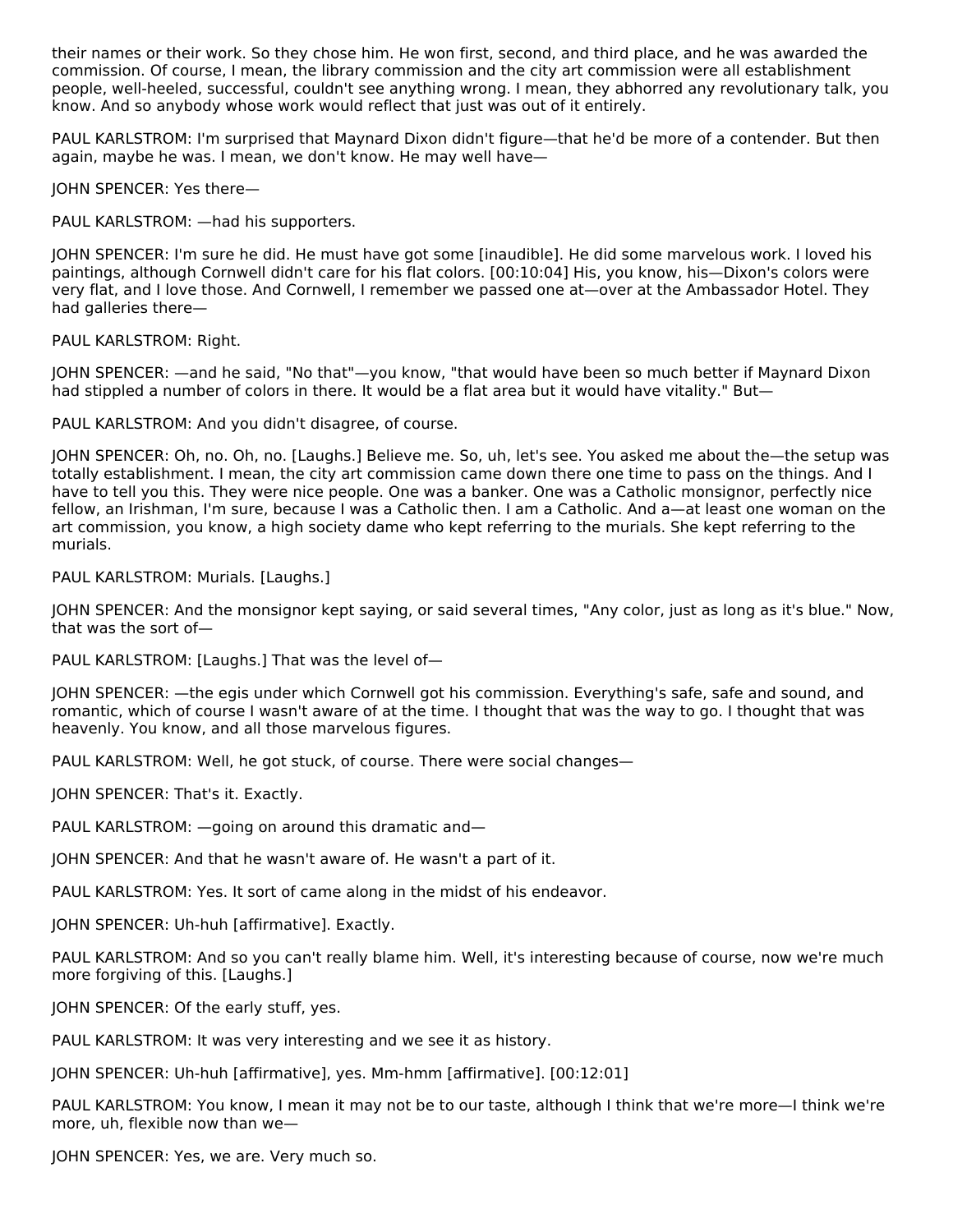PAUL KARLSTROM: —were in what we find interesting. So he, in a way he can come back and be taken on his own terms without having to answer to, um, historical events.

JOHN SPENCER: That's right, yes. Just so long as it's known the circumstances under which these murals were conceived and—and painted.

PAUL KARLSTROM: Isn't it interesting, though, how—and this must have been a surprise for him, but already then how political art was becoming.

JOHN SPENCER: Oh, yes, with the Siqueiros murals.

PAUL KARLSTROM: Mm-hmm [affirmative], exactly.

JOHN SPENCER: I don't know how much time elapsed between the unveiling of that mural and its being whitewashed, but the city fathers were just not about to have—

PAUL KARLSTROM: Outrage.

JOHN SPENCER: —anything, any questioning of the establishment, of capitalism, of the political situation. I wonder how they're coming along that restoration, the Siqueiros murals.

PAUL KARLSTROM: I don't know.

JOHN SPENCER: Uh-huh [affirmative].

PAUL KARLSTROM: I mean, they should be about done, I would think.

JOHN SPENCER: The very fact that they can restore it now shows that we've become broadminded or—

PAUL KARLSTROM: Yes. What is it called? Tropical, uh—

JOHN SPENCER: Something, Tropical America or—

PAUL KARLSTROM: Yes. Tropical America—

JOHN SPENCER: Something. I forget what the title is.

PAUL KARLSTROM: Um, America Tropical. And they were being done—um—that mural was being done at the same time.

JOHN SPENCER: At the same time, sure, because Cornwell spent—it was summertime and Cornwell spent a number of evenings down there learning the technique.

PAUL KARLSTROM: Now, did you ever go along with him?

JOHN SPENCER: No, I didn't.

PAUL KARLSTROM: So you didn't see Siqueiros working on the—

JOHN SPENCER: No, I didn't see Siqueiros. I saw the—the heads that Cornwell did on those newel posts.

PAUL KARLSTROM: Mm-hmm [affirmative].

JOHN SPENCER: No, he didn't invite us down. Of course, we weren't entitled to go there. It was a paying—you know, the students had to pay. [00:14:00]

PAUL KARLSTROM: Well, but it sounds to me as if Cornwell then was aware of Siqueiros and apparently admired him enough to—

JOHN SPENCER: Well—

#### PAUL KARLSTROM: Or not?

JOHN SPENCER: No, I don't think—no, the thing—the trick was that Siqueiros didn't un—didn't let people know what the whole design was until he had put in the key things. And then it was—there was a reception and it was unveiled and all the city fathers went, "Oh hey, wait a minute." But no, he was—Cornwell was interested in just in the technique, learn the mediums, the emulsions, and the kind of plaster, and all that sort of thing. And he did these two heads rather caricatures, like, you know, stylized heads on two brick newel posts at the top of the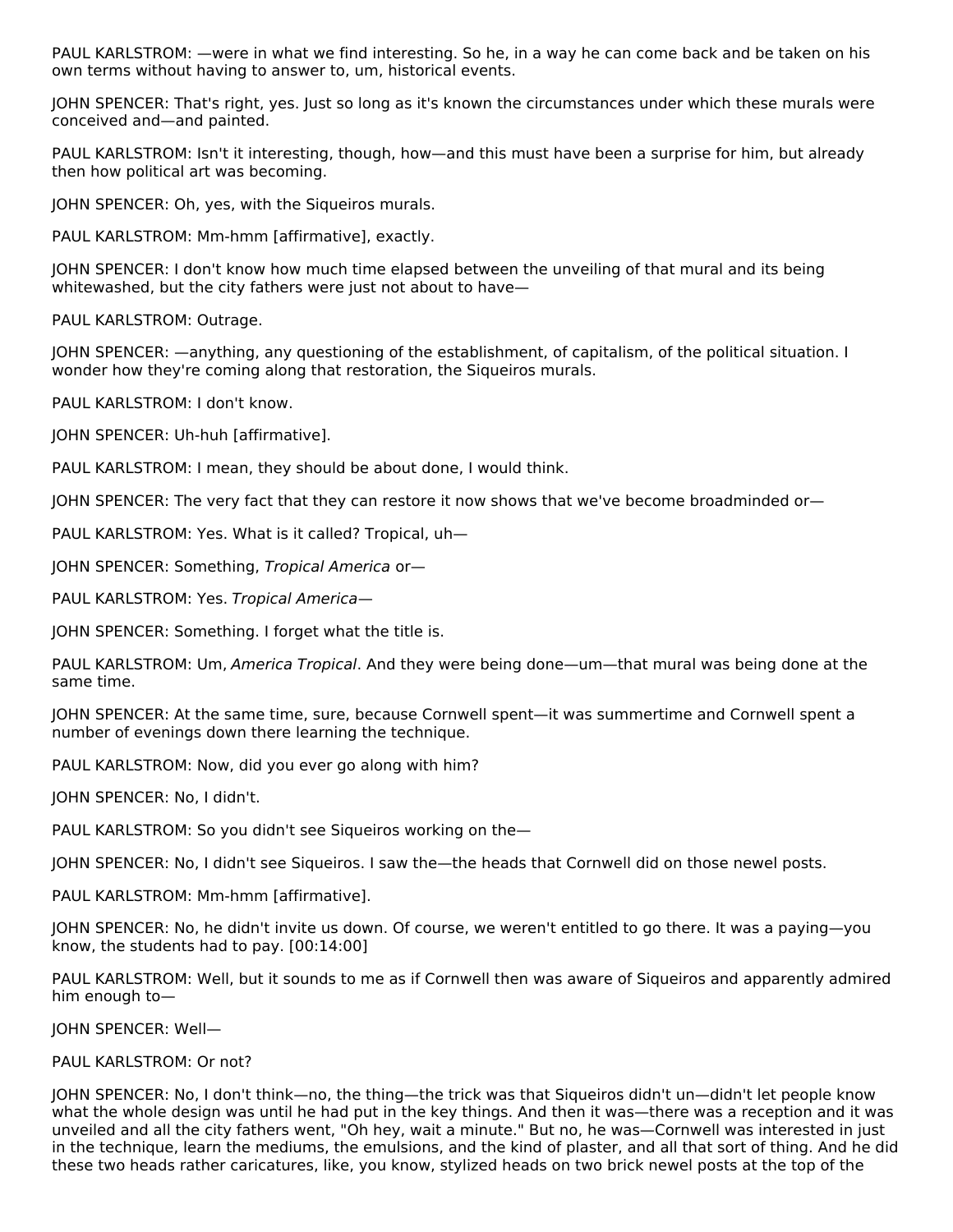stairway, wooden stairway that led to the roof where the mural itself is being done. And in fact, he asked in some of those letters about how they were doing, and he asked how some—apparently a freestanding piece of plaster—how the colors were holding up on that, but I knew nothing of that. I don't remember his ever painting that or where he painted it. Maybe in his studio apartment, I don't know. But I would report to him on anything that he asked.

PAUL KARLSTROM: Hmm.

JOHN SPENCER: But those newel posts were destroyed, I think. Torn down and the steps were torn down—

PAUL KARLSTROM: Well now how did Cornwell get that job?

JOHN SPENCER: Well, he went down there to learn the technique and I guess he just suggested to somebody, "Why don't I do two patches of plaster here," you know, and do a decoration in each one?

PAUL KARLSTROM: Well, that must have been Siqueiros that—

JOHN SPENCER: It could have been.

PAUL KARLSTROM: Now, that's really ironic and interesting. [Laughs.]

JOHN SPENCER: Yes. It could have been. Now I ne—as I said somewhere to Christopher Knight that he didn't discuss Siqueiros, his personality or anything. Or if he did, my memory, of course after 61, [6]2 years is mad. [00:16:00] But no, he wasn't hipped on the man but I don't remember him saying anything good or bad about him.

PAUL KARLSTROM: Well what an interesting experience—

JOHN SPENCER: It was.

PAUL KARLSTROM: —you had.

JOHN SPENCER: Wonderful.

PAUL KARLSTROM: But it's great that these murals are, uh, still stand and cleaned—

JOHN SPENCER: Yes, they've been restored.

PAUL KARLSTROM: And they will be preserved.

JOHN SPENCER: Beautifully restored by the Getty Foun—Getty people, I think, restored. Restoring meaning mostly just washing them with that mild solution, I guess, of soap and water. I'm not sure what they use, but no scrubbing.

PAUL KARLSTROM: Well, I'm going to make it my business to go down to the library again—

JOHN SPENCER: Take a look at it, yes.

PAUL KARLSTROM: —and take a look at them. It's a spectacular setting now with the—I think—what do you think? Have you been down to—

JOHN SPENCER: Oh, yes We went down on the opening day.

PAUL KARLSTROM: What do you think?

JOHN SPENCER: Of the new addition?

PAUL KARLSTROM: Yes. The whole—

JOHN SPENCER: Oh, the whole thing? Oh, yes. Of course, the murals, that was just like old home week and the new addition, it's fine. It's contemporary and it's mechanized and computerized. It's great.

PAUL KARLSTROM: It sure—sure provides [laughs] a new setting for Cornwell's—

JOHN SPENCER: Yes. Well, yes that's way off. He's still in the old, old building, you know.

PAUL KARLSTROM: But you know, this—this is—the interesting thing is, and this is where Cornwell gets his own finally, is that in this post-modern era of ours, the—you know, those almost discordant elements are appreciated.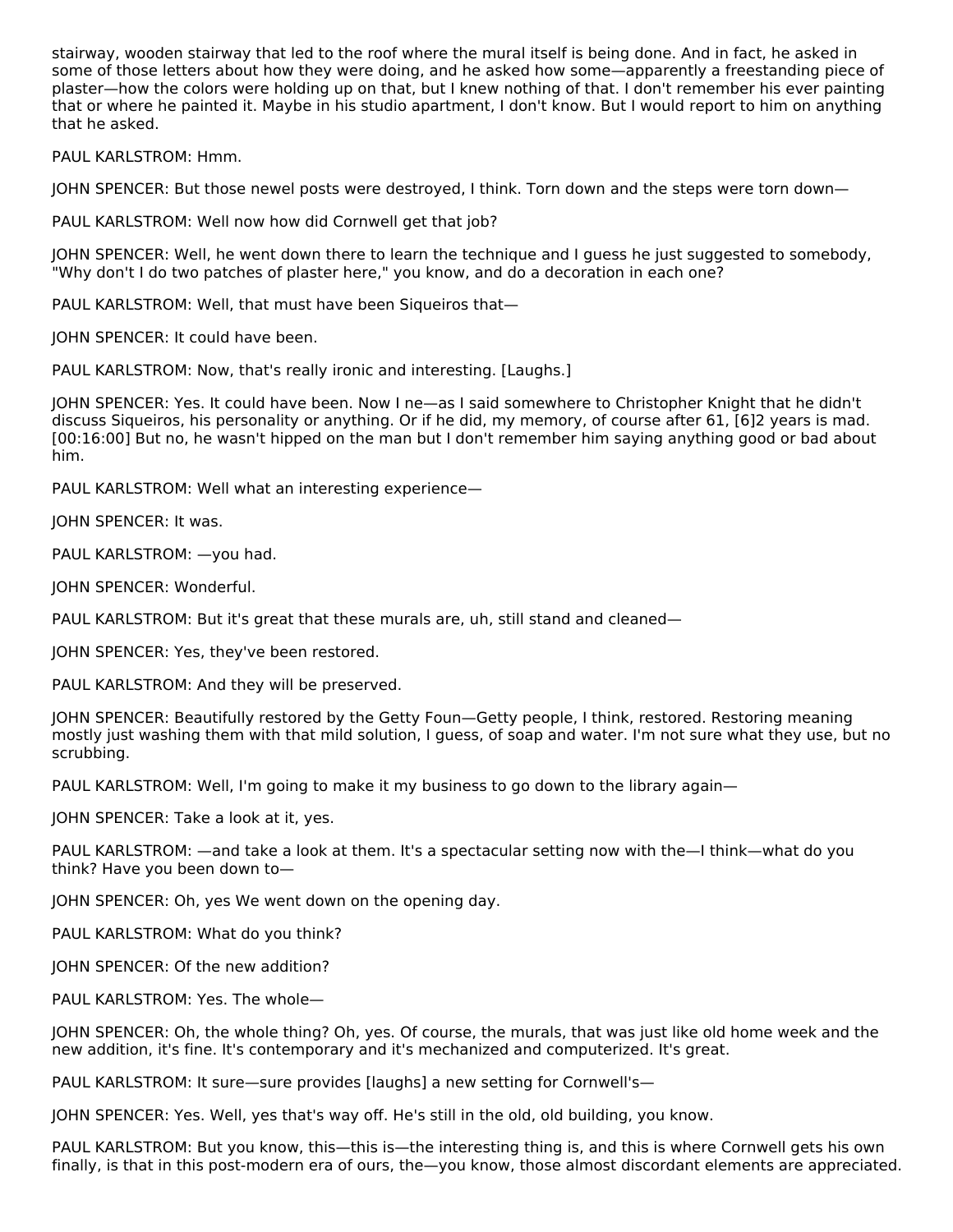They're brought together—

JOHN SPENCER: Yes, they are. Mm-hmm [affirmative].

PAUL KARLSTROM: —and it gives it a kind of spark to it, you know, when you don't expect things to be all in keeping.

JOHN SPENCER: Yes. It was all of a piece in those days, yes.

PAUL KARLSTROM: And so it's interesting that maybe in some ways he provides a more interesting counterpoint to the—

JOHN SPENCER: Right, the old and the new. There is something strange about that new addition, though. He has —the architect has some enormous pillars inside that don't seem to be holding up anything. You take a look at it when you go down there. [00:18:00]

PAUL KARLSTROM: Well, there you go. See, that's pure post-Modernism. [Laughs.]

JOHN SPENCER: Yes, uh-huh [affirmative]. Don't you remember that? Uh-huh [affirmative].

CAROLYN SPENCER: Are you recording?

JOHN SPENCER: Yes.

PAUL KARLSTROM: Well, listen. I think this is great. I've enjoyed this. Is there anything else you can think of? Oh, there were—you were going to say some story about—

JOHN SPENCER: Oh, yes.

PAUL KARLSTROM: —this little thing that I hope you, if not now, soon give to the archives because it shows you. It's from some publication in 1932.

JOHN SPENCER: The [inaudible] section.

PAUL KARLSTROM: Yes. Showing you—

JOHN SPENCER: Oh, yes.

PAUL KARLSTROM: —assisting with the—

JOHN SPENCER: Well, it shows—it shows Mr. Cornwell and his assistant, Ivan Stoppe and myself, in the studio in a totally hokey set-up. [Laughs.] Uh—

PAUL KARLSTROM: Oh, that's fake, you mean?

JOHN SPENCER: Yes. Mr. Cornwell had seriously hurt one knee. I think he walked between two parked cars and one of them moved while he was between them. And, uh, so he had his leg in a cast, couldn't bend it. So Ivan, his assistant, built this sort of a—what would you call it? A steeplejack.

PAUL KARLSTROM: Yes. A bosun's chair. [Laughs.]

JOHN SPENCER: Yes, a bosun's chair, to haul him up from the floor just to the second floor where he could work normally on the thing.

PAUL KARLSTROM: Oh, I see. Not hauling him [inaudible].

JOHN SPENCER: And there was a trapdoor. There was a trapdoor in the floor and we hauled him up in the morning with block and tackle, which was [laughs] the only way to get him up. But when the photographers came here, they were, I guess, Hearst photographers, or I think it says Times bureau. Somebody got the idea that we'd have to do something silly for public relations—

PAUL KARLSTROM: Oh, I see.

JOHN SPENCER: —and that's exactly what they—

PAUL KARLSTROM: Something dramatic.

JOHN SPENCER: Yes. So Ivan went way up in the—in the rafters there and he rigged up this block and tackle.